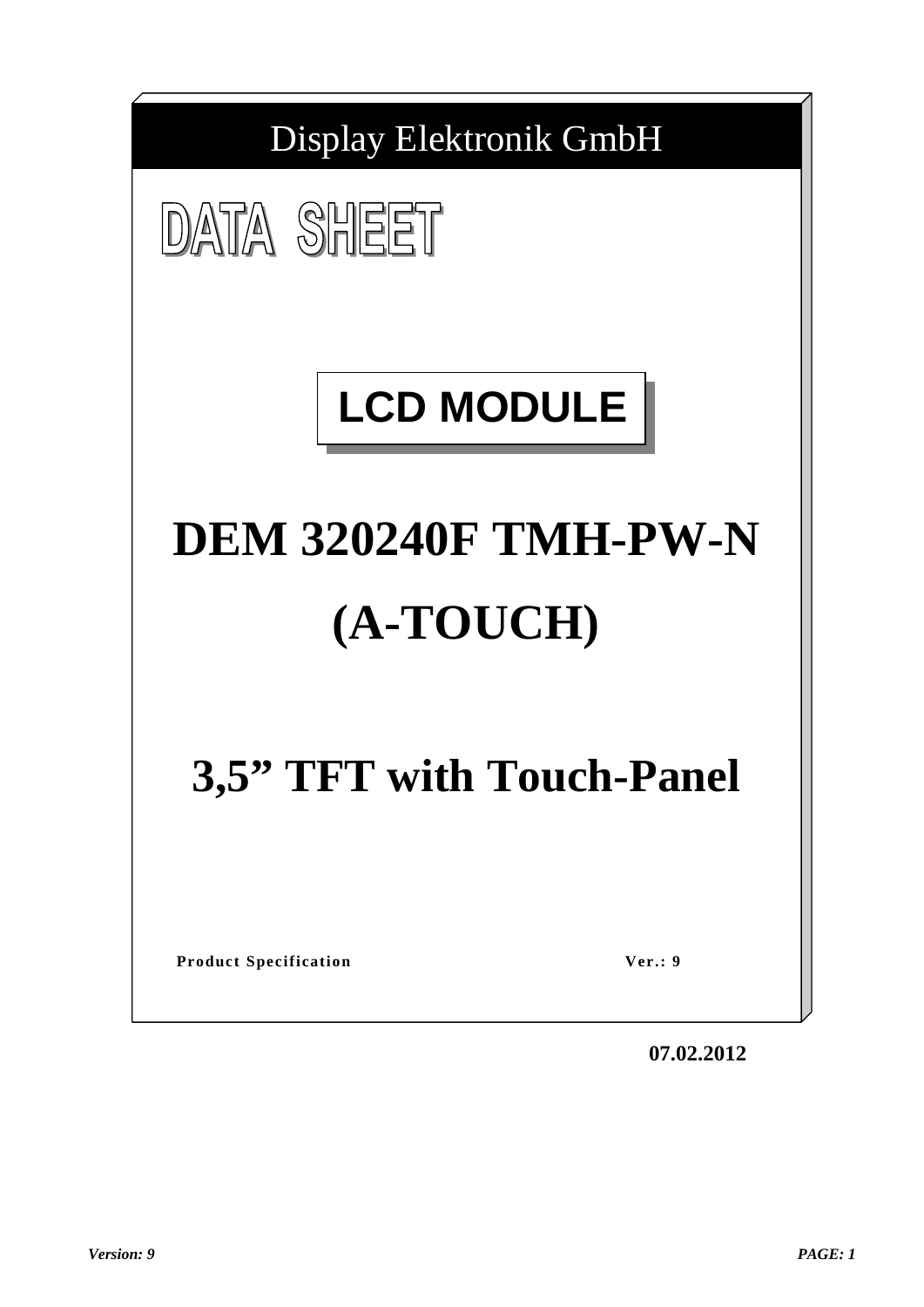## Revise Records

| Rev.           | Date       | Contents                                                                                  | Written   | Approved  |
|----------------|------------|-------------------------------------------------------------------------------------------|-----------|-----------|
| 1              | 01.08.2007 | <b>Preliminary Specification</b>                                                          | KL        | GC        |
| $\mathfrak{p}$ | 31.01.2008 | Modify Color Chromaticity                                                                 | KC        | JL        |
| 3              | 20.05.2008 | Revise the wrongly written character and<br><b>Viewing Angle</b>                          | KC        | KL        |
| 4              | 16.09.2008 | Remove Appearance 12.3                                                                    | <b>KS</b> | <b>DL</b> |
| 5              | 09.11.2010 | 1.<br>Modify LCM Drawing<br>Add ROHS Compliance<br>2.<br>Remove Appearance 12,14,15<br>3. | <b>KS</b> | <b>SC</b> |
| 6              | 06.12.2010 | Add life time of backlight.                                                               | KC        | <b>SC</b> |
| 7              | 24.12.2010 | 1. Corrected Electrical Characteristics(9.1)<br>2. Corrected Dimensional Outlines(page6)  | KC        | <b>SC</b> |
| 8              | 20.01.2011 | Add IIS                                                                                   | KC        | <b>SC</b> |
| 9              | 07.02.2012 | Add typical value of LED lifetime.                                                        | KC        | <b>SC</b> |
|                |            |                                                                                           |           |           |

# Special Notes

| Note1. |  |
|--------|--|
| Note2. |  |
| Note3. |  |
| Note4. |  |
| Note5. |  |
|        |  |
|        |  |
|        |  |
|        |  |
|        |  |
|        |  |
|        |  |
|        |  |
|        |  |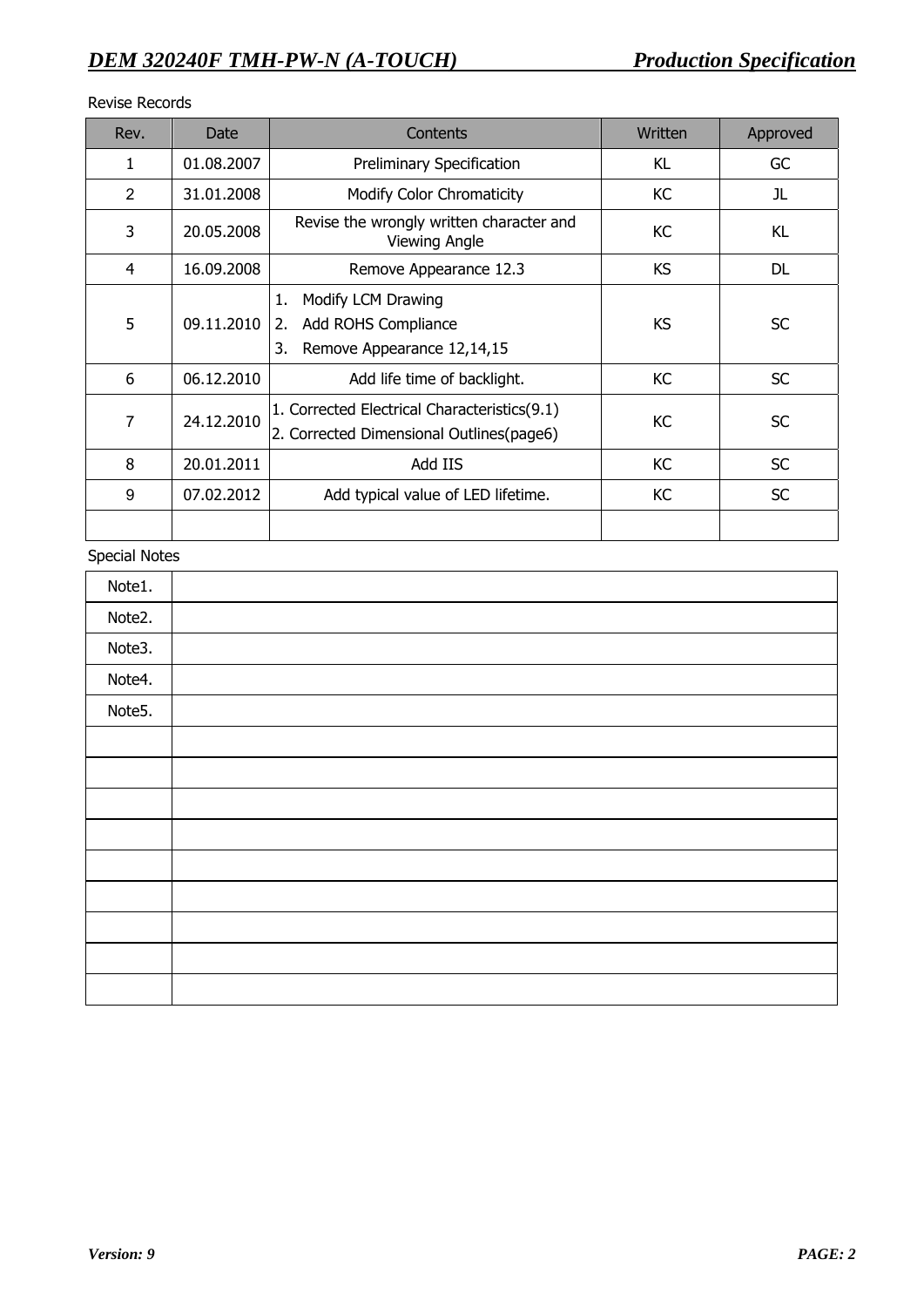# Contents

| 1.  | 1.1<br><b>Features</b><br>Applications<br>1.2<br>1.3 LCD Module | 4<br>4<br>4 |
|-----|-----------------------------------------------------------------|-------------|
| 2.  |                                                                 |             |
| 3.  |                                                                 |             |
| 4.  |                                                                 |             |
|     | 4.1 TFT-LCD Module with BLU & TSP                               | 6           |
| 5.  |                                                                 |             |
|     | 5.1 Pin Assignment (LCD)                                        | 7           |
| 6.  |                                                                 |             |
| 7.  |                                                                 |             |
|     | <b>Touch Panel</b><br>7.1                                       | 11          |
| 8.  |                                                                 |             |
|     | Absolute Ratings of Environment<br>8.1                          | 12          |
|     | 8.2 Electrical Absolute Rating                                  | 12          |
| 9.  |                                                                 |             |
|     | TFT-LCD Module (DC Characteristics)<br>9.1                      | 13          |
|     | <b>Backlight Unit</b><br>9.2                                    | 13          |
|     |                                                                 |             |
|     |                                                                 |             |
|     | 11.1 AC Characteristics (Pixel Timing)                          | 15          |
|     | 11.2 SPI Timing Characteristics                                 | 16          |
|     | 11.3 Write SPI interface Timing Diagram                         | 16          |
|     | 11.4 Read SPI interface Timing Diagram                          | 17          |
|     | 11.5 AC Characteristics                                         | 17          |
|     | 11.6 Timing in Parallel RGB (24 bit SYNC Mode)                  | 18          |
|     | 11.7 Timing in Parallel RGB (24 bit DE Mode)                    | 18          |
|     |                                                                 |             |
| 13. |                                                                 |             |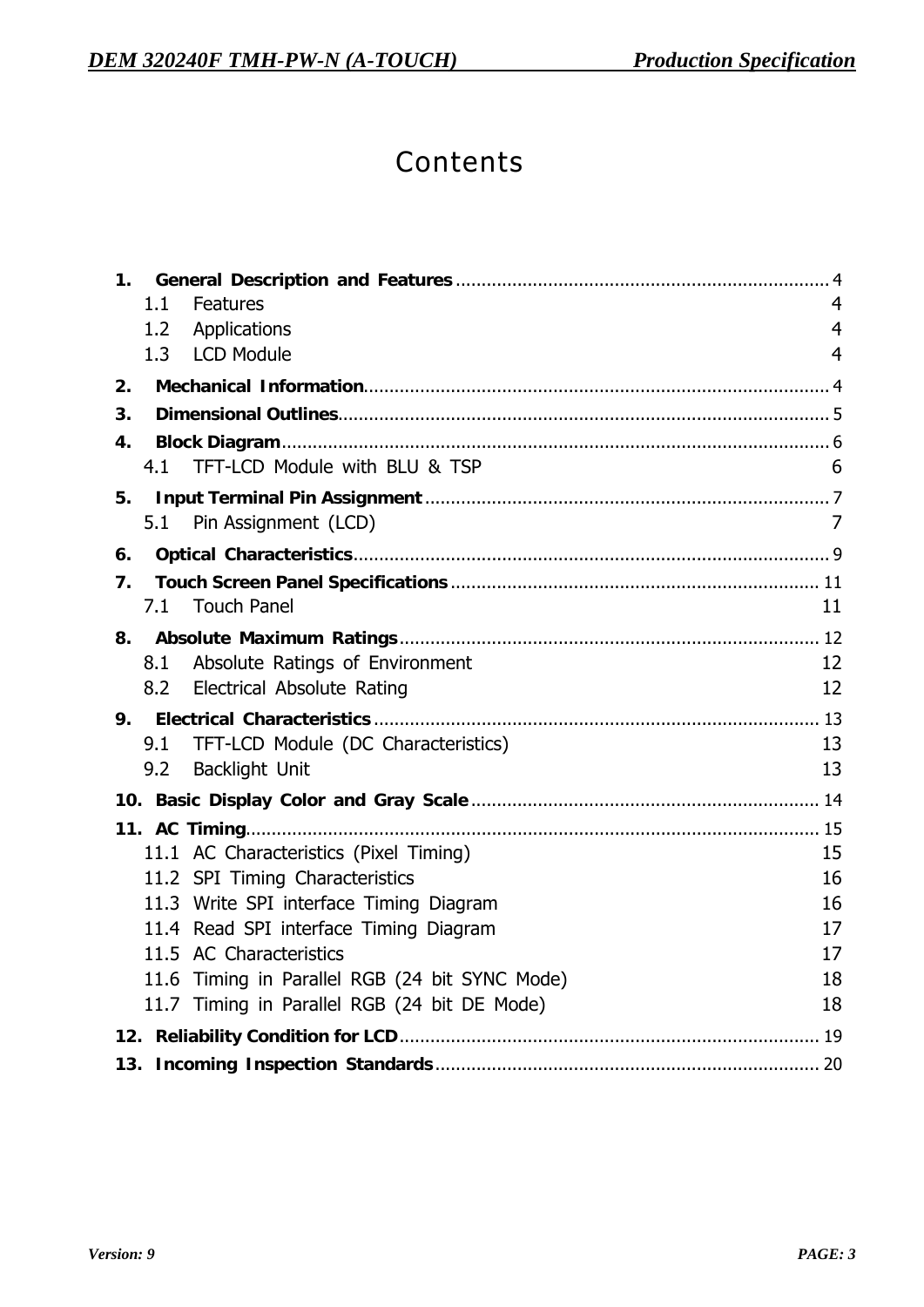#### **1. General Description and Features**

DEM 320240F TMH-PW-N(A-TOUCH)is a TM (Transmissive) type color active matrix TFT (Thin Film Transistor) liquid crystal display (LCD) that uses amorphous silicon TFT as a switching device. This model is composed of a TFT-LCD module, a driver circuit, a back-light unit and a touch screen panel (TSP). The resolution of a 3.5" contains 320RGBx240 dots and can display up to 16.7M colors. The following table described the features of DEM 320240F TMH-PW-N(A-TOUCH).

#### **1.1 Features**

- Transmissive and backlight with six LEDs are available.
- TN (Twisted Nematic) mode.
- Programmable Frame & N-line polarity inversion.
- Using the Touch Screen Panel (Film to Glass type).
- System & Graphic interface 3-lines SPI + 8bits color RGB.
- Data Enable Input Mode, SYNC Mode
- ROHS Compliance

#### **1.2 Applications**

- Display terminals for DSC (Digital Still Camera), PMP (Portable Multimedia Player) application products.

#### **1.3 LCD Module**

| Item                     | Specification                 | Unit     |
|--------------------------|-------------------------------|----------|
| Screen Size              | 3.5 inches                    | Diagonal |
| Display Resolution       | 320 x RGB x 240               | Dot      |
| Dot Pitch                | $0.219$ (H) x 0.219 (V)       | mm       |
| <b>Active Area</b>       | 70.08 (H) x 52.56 (V)         | mm       |
| <b>Outline Dimension</b> | 76.9 (W) x 63.9 (H) x 4.4 (D) | mm       |
| Display Mode             | Normally white/Transmissive   |          |
| Pixel Arrangement        | RGB-Stripe                    |          |
| <b>Surface Treatment</b> | Anti-glare (AG)               |          |
| Display Color            | 16.7M                         |          |
| <b>Viewing Direction</b> | 6 o'clock                     |          |
| Input Interface          | Digital 8-bits color RGB      |          |
| <b>Color Gamut</b>       | <b>NTSC 60%</b>               |          |



#### **2. Mechanical Information**

| Item        |                | Min.  | Typ.  | Max.  | <b>Unit</b> | <b>Note</b>       |
|-------------|----------------|-------|-------|-------|-------------|-------------------|
|             | Horizontal (H) | $- -$ | 76.90 | $- -$ | mm          | --                |
| Module Size | Vertical (V)   | $- -$ | 63.90 | $- -$ | mm          | $\left( 1\right)$ |
|             | Thickness (T)  | $- -$ | 4.40  | $- -$ | mm          | (2)               |
| Weight      |                | $- -$ | (45)  | $- -$ | g           | --                |

Note (1) Not include FPC.

Refer to the Outline Dimension for further information.

(2) Back-light & touch screen unit are included.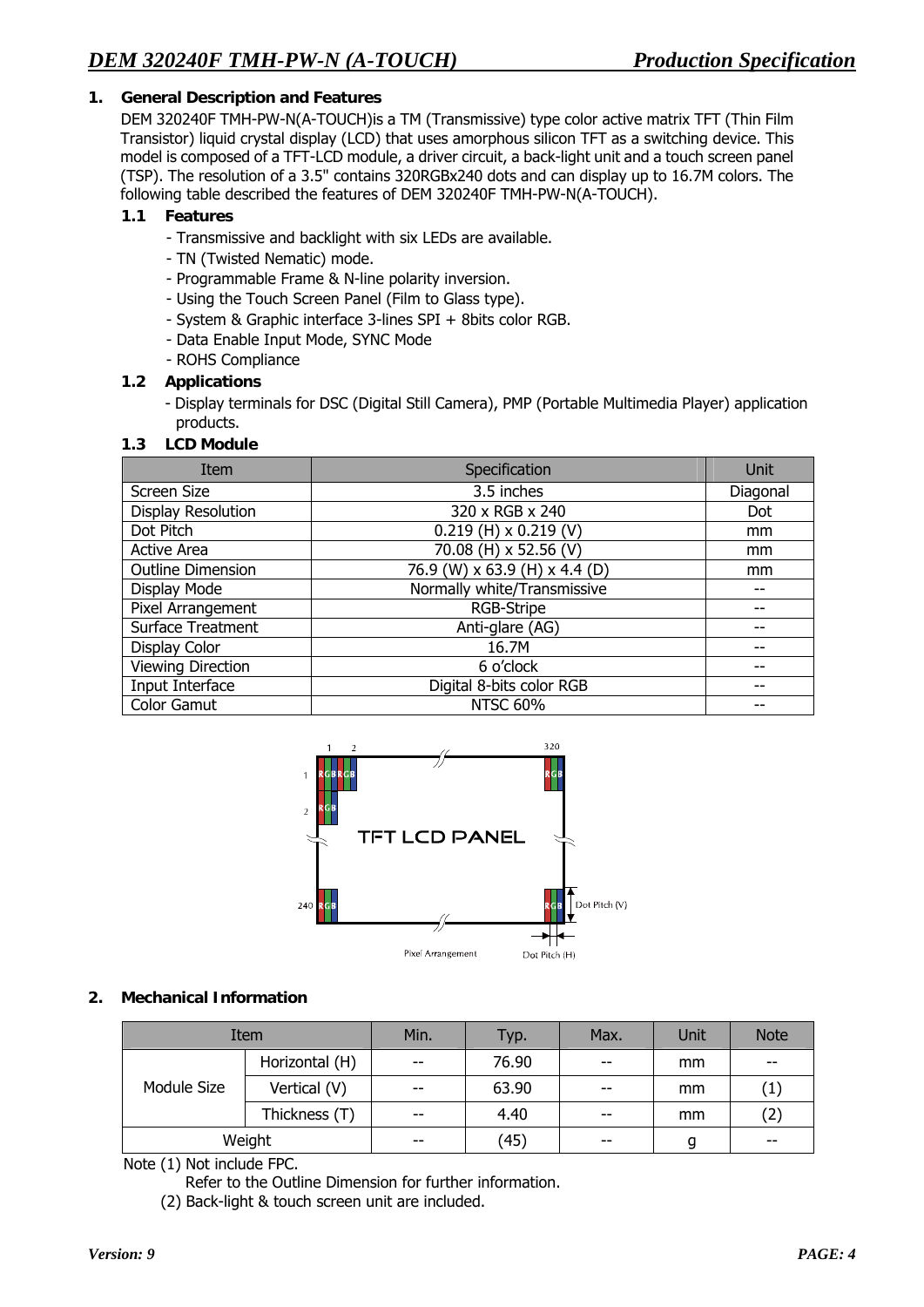# **3. Dimensional Outlines**

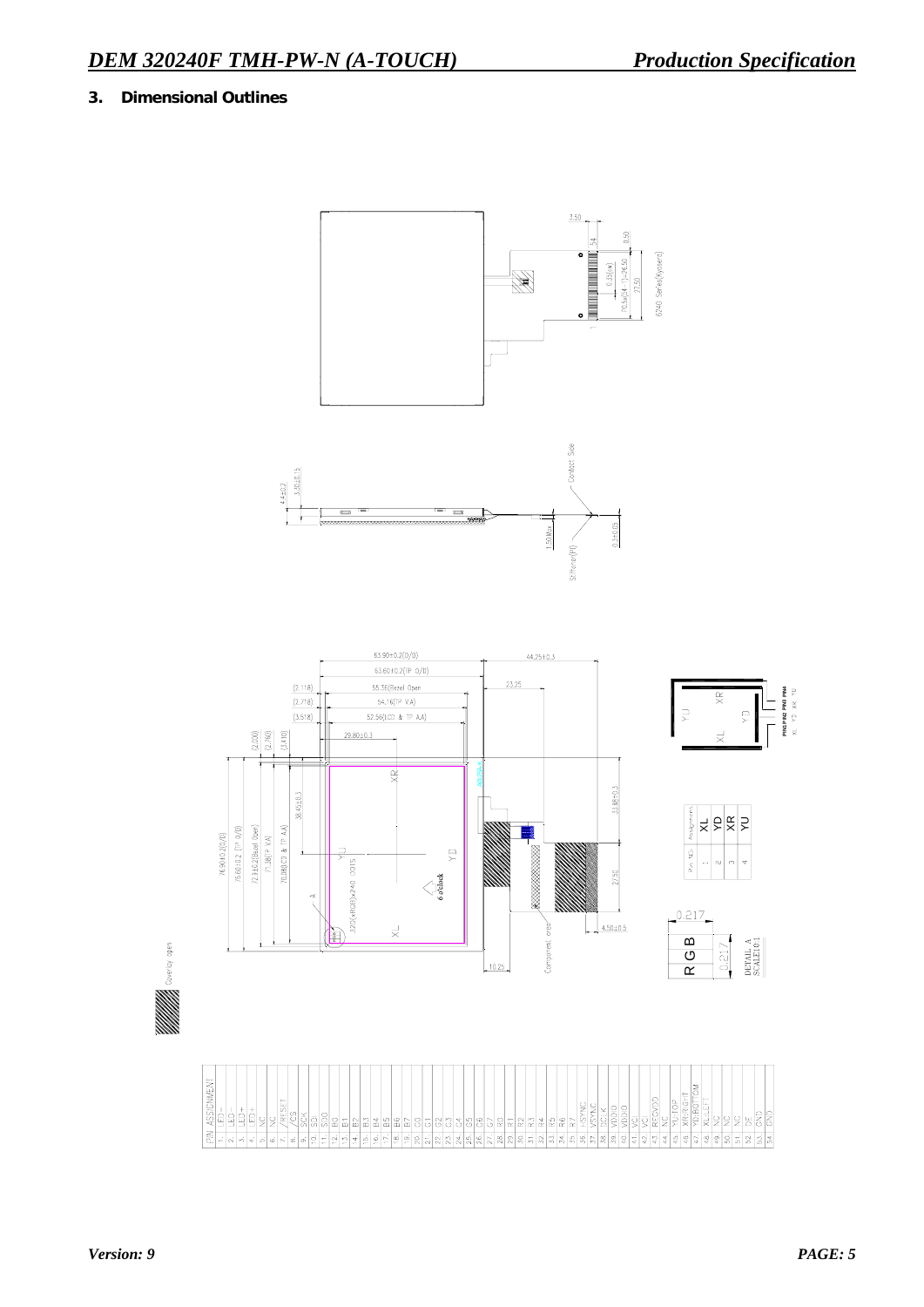# **4. Block Diagram**

4.1 TFT-LCD Module with BLU & TSP

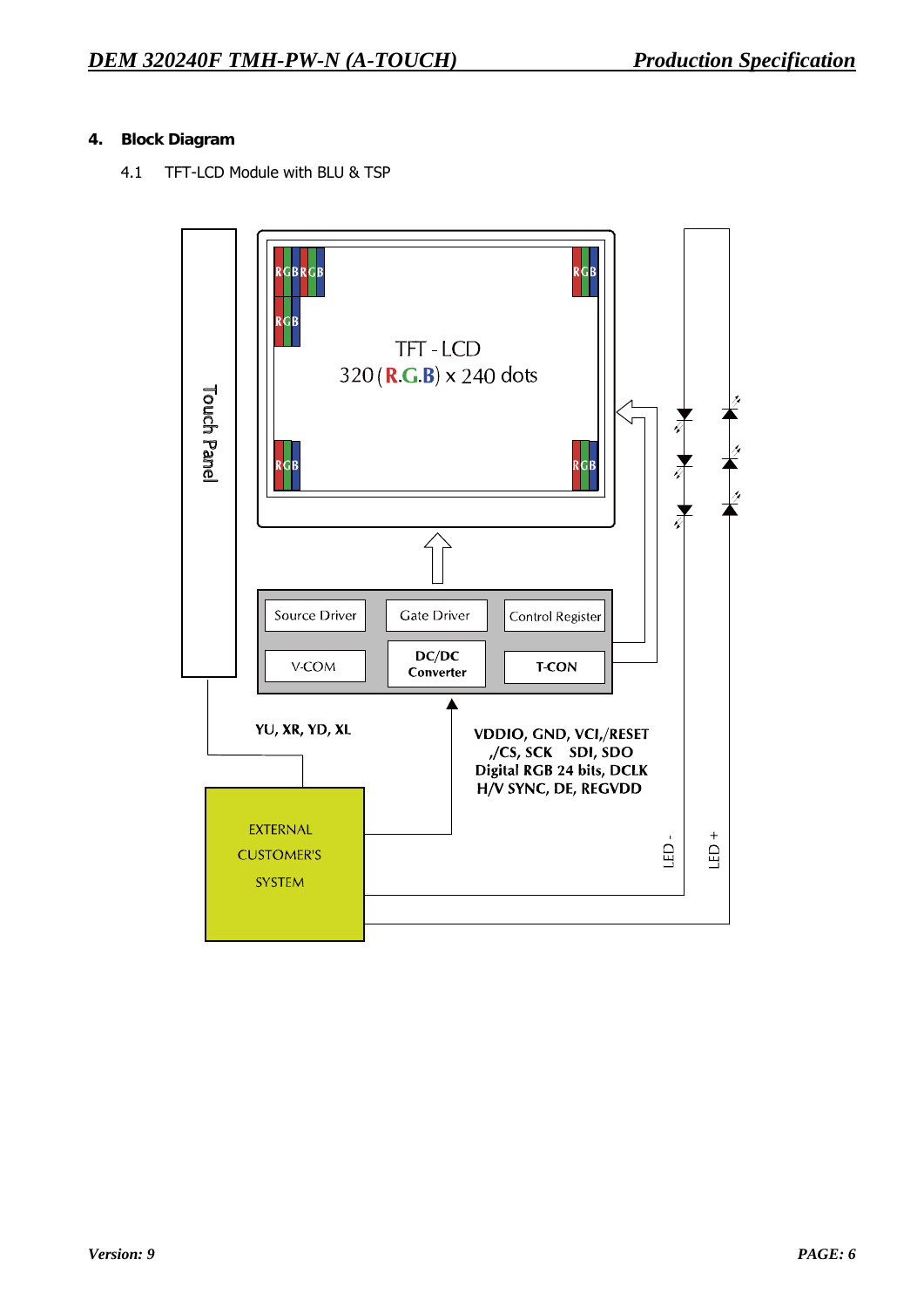# **5. Input Terminal Pin Assignment**

# 5.1 Pin Assignment (LCD)

| Pin No.        | Symbol                   | I/O         | <b>Function</b>                                             | Remark |
|----------------|--------------------------|-------------|-------------------------------------------------------------|--------|
| 1              | LED-                     | I           | <b>Backlight LED Ground</b>                                 |        |
| $\overline{2}$ | LED-                     | $\mathbf I$ | <b>Backlight LED Ground</b>                                 |        |
| 3              | LED+                     | $\rm I$     | <b>Backlight LED Power</b>                                  |        |
| $\overline{4}$ | LED+                     | I           | Backlight LED Power                                         |        |
| 5              | N/C                      | ---         | Not Connection                                              |        |
| 6              | N/C                      |             | Not Connection                                              |        |
| $\overline{7}$ | /RESET                   | I           | <b>Hardware Reset</b>                                       |        |
| 8              | /CS                      | I           | Serial Interfaces, Chip Select pin                          |        |
| 9              | <b>SCLK</b>              | I           | SPI Interface Clock pin                                     |        |
| 10             | <b>SDI</b>               | $\mathbf I$ | SPI Interface Data output pin                               |        |
| 11             | <b>SDO</b>               | O           | SPI Interface Data output pin                               |        |
| 12             | B <sub>0</sub>           | I           | Blue Data Bit 0                                             |        |
| 13             | B <sub>1</sub>           | $\mathbf I$ | Blue Data Bit 1                                             |        |
| 14             | <b>B2</b>                | $\mathbf I$ | Blue Data Bit 2                                             |        |
| 15             | B <sub>3</sub>           | I           | Blue Data Bit 3                                             |        |
| 16             | B <sub>4</sub>           | $\mathbf I$ | Blue Data Bit 4                                             |        |
| 17             | <b>B5</b>                | $\bf I$     | Blue Data Bit 5                                             |        |
| 18             | <b>B6</b>                | $\mathbf I$ | Blue Data Bit 6                                             |        |
| 19             | B7                       | I           | Blue Data Bit 7                                             |        |
| 20             | G0                       | I           | Green Data Bit0                                             |        |
| 21             | G <sub>1</sub>           | I           | Green Data Bit1                                             |        |
| 22             | G <sub>2</sub>           | I           | Green Data Bit2                                             |        |
| 23             | G <sub>3</sub>           | I           | Green Data Bit3                                             |        |
| 24             | G4                       | I           | Green Data Bit4                                             |        |
| 25             | G5                       | I           | Green Data Bit5                                             |        |
| 26             | G6                       | I           | Green Data Bit6                                             |        |
| 27             | G7                       | $\rm I$     | Green Data Bit7                                             |        |
| 28             | R <sub>0</sub>           | $\mathbf I$ | Red Data Bit0                                               |        |
| 29             | R <sub>1</sub>           | I           | Red Data Bit1                                               |        |
| 30             | R <sub>2</sub>           | $\bf{I}$    | Red Data Bit2                                               |        |
| 31             | R <sub>3</sub>           | I           | Red Data Bit3                                               |        |
| 32             | R4                       | I           | Red Data Bit4                                               |        |
| 33             | R <sub>5</sub>           | $\bf{I}$    | Red Data Bit5                                               |        |
| 34             | R <sub>6</sub>           | I           | Red Data Bit6                                               |        |
| 35             | R7                       | $\bf I$     | Red Data Bit7                                               |        |
| 36             | <b>H</b> <sub>SYNC</sub> | I           | Horizontal Sync Input                                       |        |
| 37             | <b>V</b> <sub>SYNC</sub> | I           | Vertical Sync Input                                         |        |
| 38             | $D_{CLK}$                | I           | Dot Data Clock                                              |        |
| 39             | $V_{DDIO}$               | P           | Voltage input pin for I/O logic. - Connect to<br>system Vdd |        |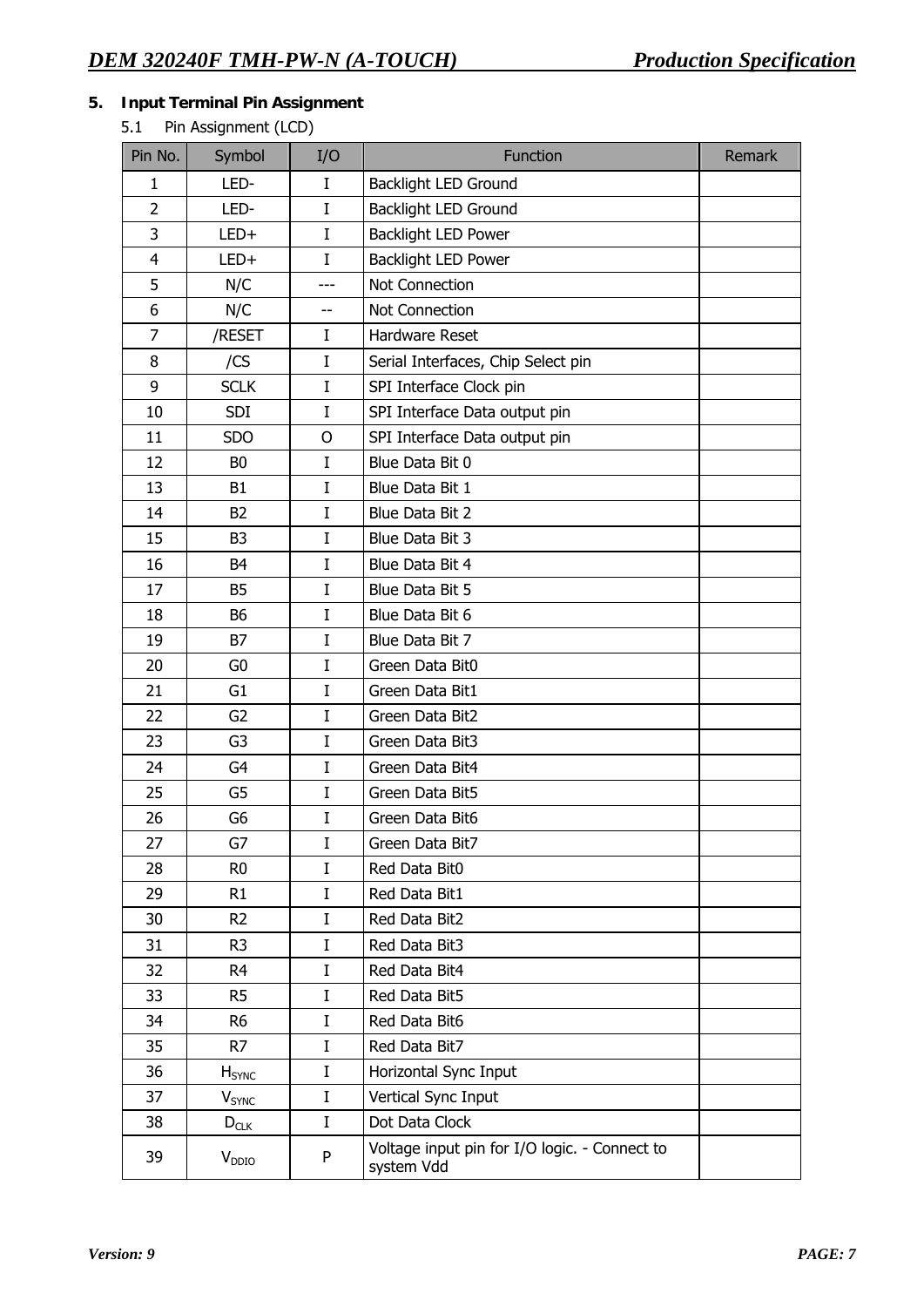| 40 | $V_{DDIO}$    | P  | Voltage input pin for I/O logic. - Connect to<br>system Vdd                                                                                                                                             |  |
|----|---------------|----|---------------------------------------------------------------------------------------------------------------------------------------------------------------------------------------------------------|--|
| 41 | $V_{CI}$      | P  | Booster input voltage pin. - Connect to voltage<br>source between 2.5V to 3.6V                                                                                                                          |  |
| 42 | $V_{CI}$      | P  | Positive Power Supply for Interfaces and<br>Control lines                                                                                                                                               |  |
| 43 | <b>REGVDD</b> | I  | Input pin to enable internal voltage regulation.<br>-Connect to VDDIO if System Vdd > 2.5V<br>-Connect to GND if 2.5V <sup>3</sup> System Vdd <sup>3</sup> 1.8V,<br>internal regulator will be disabled |  |
| 44 | N/C           | -- | Not Connection                                                                                                                                                                                          |  |
| 45 | YU            | L  | Touch Panel Top Side                                                                                                                                                                                    |  |
| 46 | XR.           | L  | Touch Panel Right Side                                                                                                                                                                                  |  |
| 47 | <b>YD</b>     | L  | Touch Panel Bottom Side                                                                                                                                                                                 |  |
| 48 | XL            | L  | Touch Panel Left Side                                                                                                                                                                                   |  |
| 49 | N/C           | -- | Not Connection                                                                                                                                                                                          |  |
| 50 | N/C           |    | Not Connection                                                                                                                                                                                          |  |
| 51 | N/C           | -- | Not Connection                                                                                                                                                                                          |  |
| 52 | <b>DE</b>     | L  | Data Enable Input                                                                                                                                                                                       |  |
| 53 | GND           | P  | Ground                                                                                                                                                                                                  |  |
| 54 | <b>GND</b>    | P  | Ground                                                                                                                                                                                                  |  |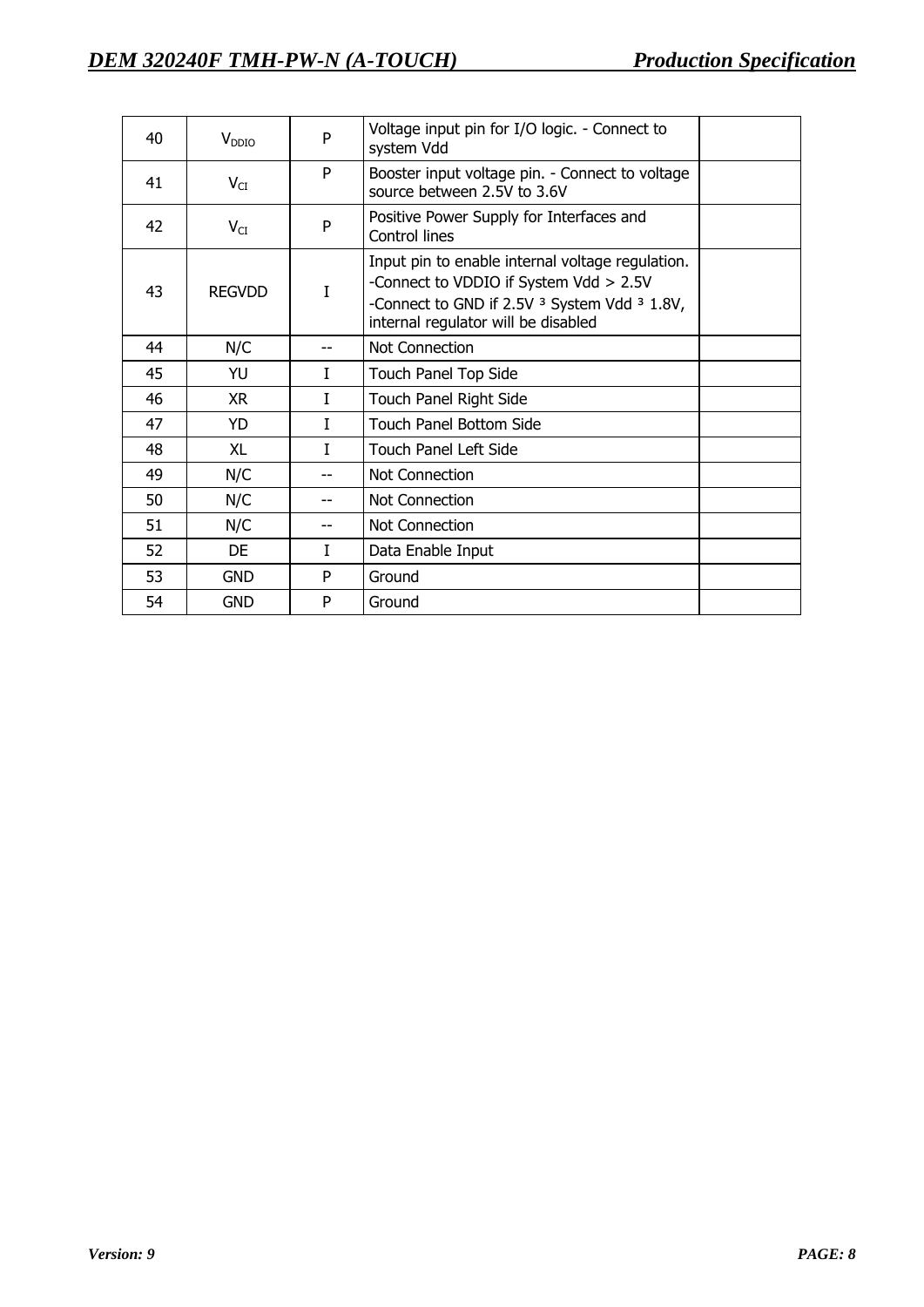# **6. Optical Characteristics**

The following items are measured under stable conditions. The optical characteristics should be measured in a dark room or equivalent state. Measuring equipment: BM-5A, BM-7A,

| $(Ta=25\pm2\degree C$ , VDDIO = V <sub>CI</sub> =2.8V, I <sub>f</sub> =20mA) |       |                       |                                                    |         |             |         |                 |             |
|------------------------------------------------------------------------------|-------|-----------------------|----------------------------------------------------|---------|-------------|---------|-----------------|-------------|
| Item                                                                         |       | Symbol                | Condition                                          | Min     | <b>Type</b> | Max     | Unit            | <b>Note</b> |
| <b>Brightness</b>                                                            |       | --                    |                                                    | (200)   | (250)       |         | $\text{cd/m}^2$ |             |
| Response time                                                                |       | $T_R$                 | $\theta = 0^{\circ}$                               |         | 15          | 20      | ms              | Note.       |
|                                                                              |       | Т <sub>F</sub>        |                                                    | --      | 35          | 50      | <sub>ms</sub>   |             |
| Contrast ratio                                                               |       | <b>CR</b>             | At optimized<br>viewing<br>angle                   | 240     | 300         |         |                 | Note.       |
| Color<br>Chromaticity<br>(CIE1931)                                           | Red   | $R_X$                 |                                                    | (0.590) | (0.640)     | (0.690) |                 |             |
|                                                                              |       | $R_Y$                 |                                                    | (0.294) | (0.344)     | (0.394) |                 |             |
|                                                                              | Green | $G_X$                 | $\theta = 0^{\circ}$<br>Normal<br>Viewing<br>Angle | (0.248) | (0.298)     | (0.348) |                 |             |
|                                                                              |       | $G_Y$                 |                                                    | (0.532) | (0.583)     | (0.633) |                 | Note.       |
|                                                                              | Blue  | $B_X$                 |                                                    | (0.090) | (0.140)     | (0.190) |                 |             |
|                                                                              |       | $B_Y$                 |                                                    | (0.080) | (0.130)     | (0.180) |                 |             |
|                                                                              |       | Wx                    |                                                    | (0.262) | (0.312)     | (0.362) |                 |             |
|                                                                              | White | Wy                    |                                                    | (0.299) | (0.349)     | (0.399) |                 |             |
|                                                                              | Hor.  | $\theta_{\mathsf{R}}$ |                                                    | 50      | 60          |         |                 |             |
| Viewing                                                                      |       | $\theta_L$            | $CR \ge 10$                                        | 50      | 60          | --      |                 | Note.       |
| Angle (6H)                                                                   | Ver.  | φн                    |                                                    | 40      | 50          | --      | Degree          |             |
|                                                                              |       | φL                    |                                                    | 50      | 60          |         |                 |             |

Note : Definition of Transmittance (T%)

 $T =$  Aperture Ratio (TFT) x W<sub>Y</sub> (CF)

a. Test equipment setup

After stabilizing and leaving the panel alone shall be warmed up for the stable operation of LCM, the measurement should be executed. Measurement should be executed in a stable, windless, and dark room. Optical specifications are measured by Topcon BM-7(fast) with a viewing angle of 2° at a distance of 50cm and normal direction.

b. Definition of response time: Tr and Tf

 The response time is defined as the following figure and shall be measured by switching the input signal for "black" and "white".

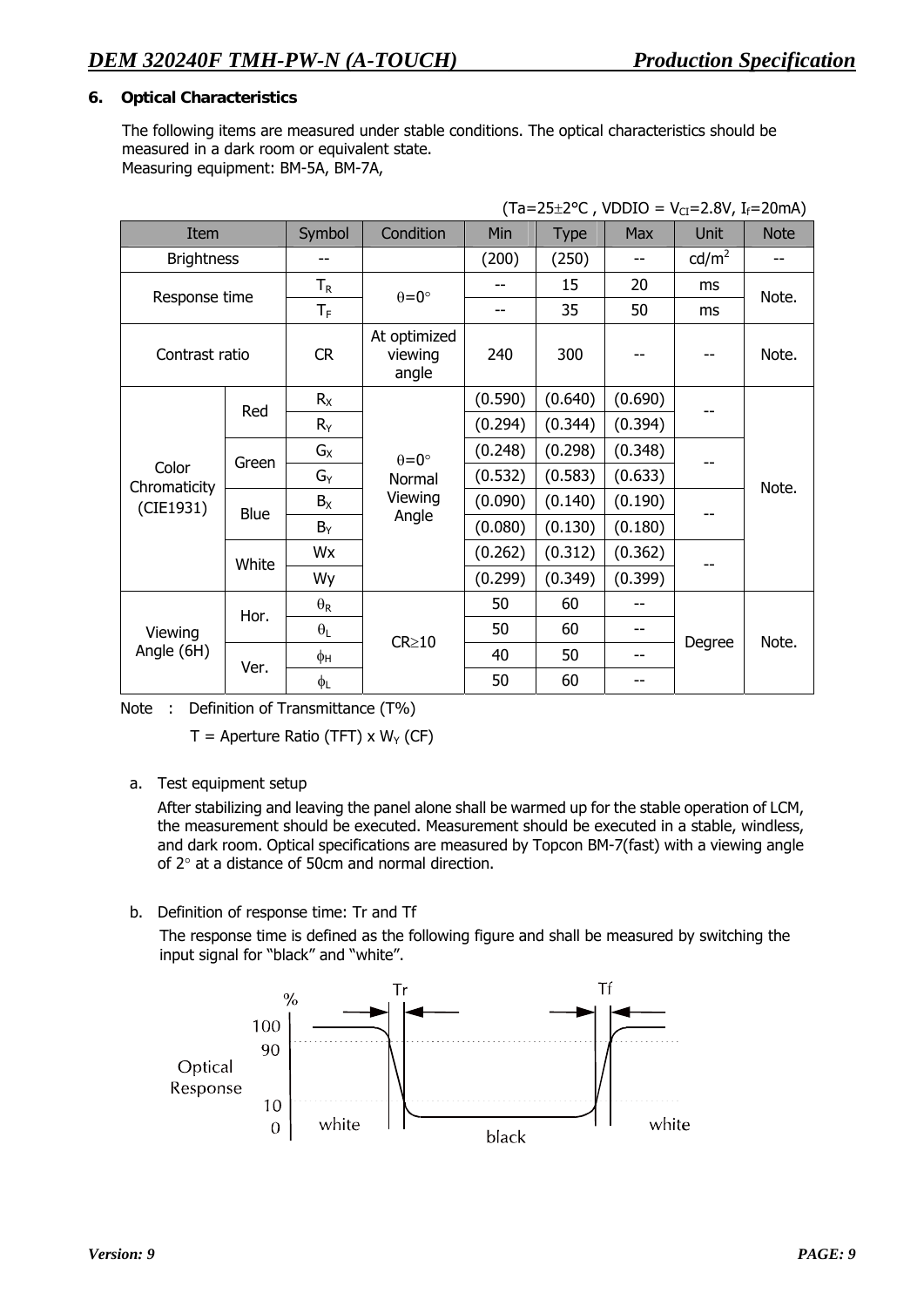c. Definition of contrast ratio:

Brightness measured when LCD is at "white state"

Contrast Ratio (CR) =

Brightness measured when LCD is at "black state"

- d. Measured at the center area of the panel when all the input terminals of LCD panel are electrically opened.
- e. View Angle



f. Definition of Luminance of White: Luminance of white at the center points

|  | Light Source of Back-Light Unit | LED Type |
|--|---------------------------------|----------|
|--|---------------------------------|----------|

g. Definition of White Uniformity

Min. luminance of white among 9-points White Uniformity =

Max. luminance of white among 9-points

h. The definition of Color Gamut -Color Chromaticity CIE 1931 Color coordinate of white & red, green, blue at center point. Color Gamut : NTSC(%) = ( RGB Triangle Area / NTSC Triangle Area ) x 100

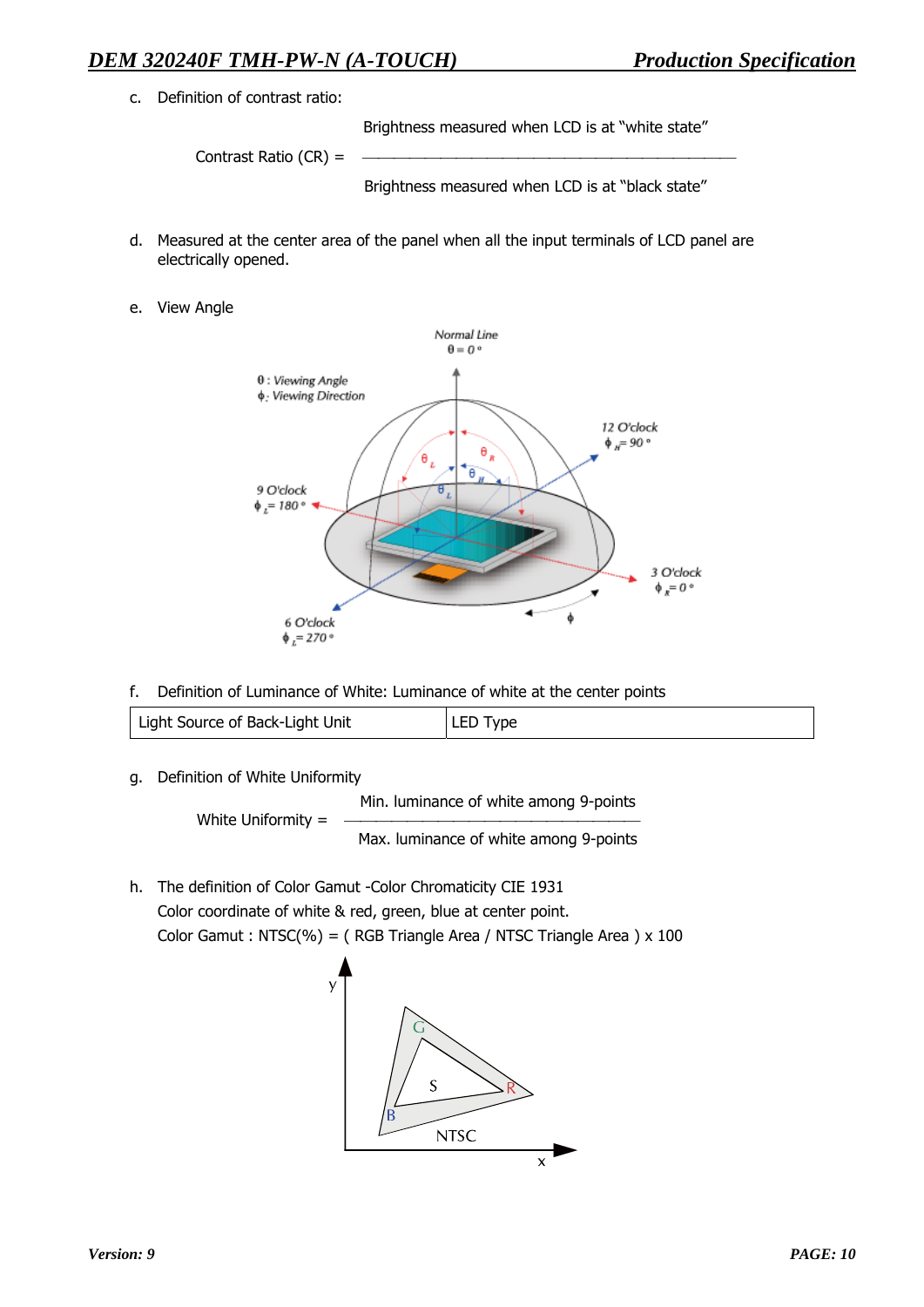# **7. Touch Screen Panel Specifications**

#### **7.1 Touch Panel**

#### 7.1.1 Electrical Characteristics

| Item                  | Min.                     | Typ. | Max.                     | <b>Unit</b>           | <b>Note</b>               |  |
|-----------------------|--------------------------|------|--------------------------|-----------------------|---------------------------|--|
| Linearity             | $-1.5$                   |      | $1.5\,$                  | $\%$                  | Analog X and Y directions |  |
| Terminal resistance   | 200                      |      | 700                      | Ω                     | X(Glass side)             |  |
|                       | 200                      |      | 900                      | Ω                     | Y(Film side)              |  |
| Insulation resistance | 20                       |      | $\overline{\phantom{0}}$ | $M\Omega$             | <b>DC 25V</b>             |  |
| Voltage               | $\overline{\phantom{0}}$ | 5.0  | 7.0                      |                       | <sub>DC</sub>             |  |
| Chattering            |                          | 10   | ms                       | 100k $\Omega$ pull-up |                           |  |
| Transparency          |                          | 82   |                          | $\%$                  | Non-glare                 |  |

Caution (1) : Do not operate it with a thing except a polyacetal pen (tip R0.8mm or less) or a finger, especially those with hard or sharp tips such as a ball point pen or a mechanical pencil.

#### 7.1.2 Mechanical & Reliability Characteristics

| Item                             | Min.             | Typ. | Max.                     | Unit       | <b>Note</b>           |
|----------------------------------|------------------|------|--------------------------|------------|-----------------------|
| Activation force                 |                  |      | 80                       | g          | (1)                   |
| Durability-surface<br>scratching | Write<br>100,000 |      | $\overline{\phantom{a}}$ | characters | (2)                   |
| Durability-surface<br>pitting    | 1,000,00         |      | $\overline{\phantom{0}}$ | touches    | (3)                   |
| Surface hardness                 |                  |      |                          | Н          | JIS K5400, ASTM D3363 |

Note (1) Stylus pen Input : R0.8mm polyacetal pen or Finger

Note (2) Measurement for Surface area - Scratch 100,000 times straight line on the Film with a stylus change every 20,000times

- Force : 150gf
- Speed : 100mm/sec
- Stylus : R0.8 polyacetal tip

Note (2) Pit 1,000,000 times on the Film with a R8.0 silicon rubber.

- Force : Force : 250gf
- Speed : 3times/sec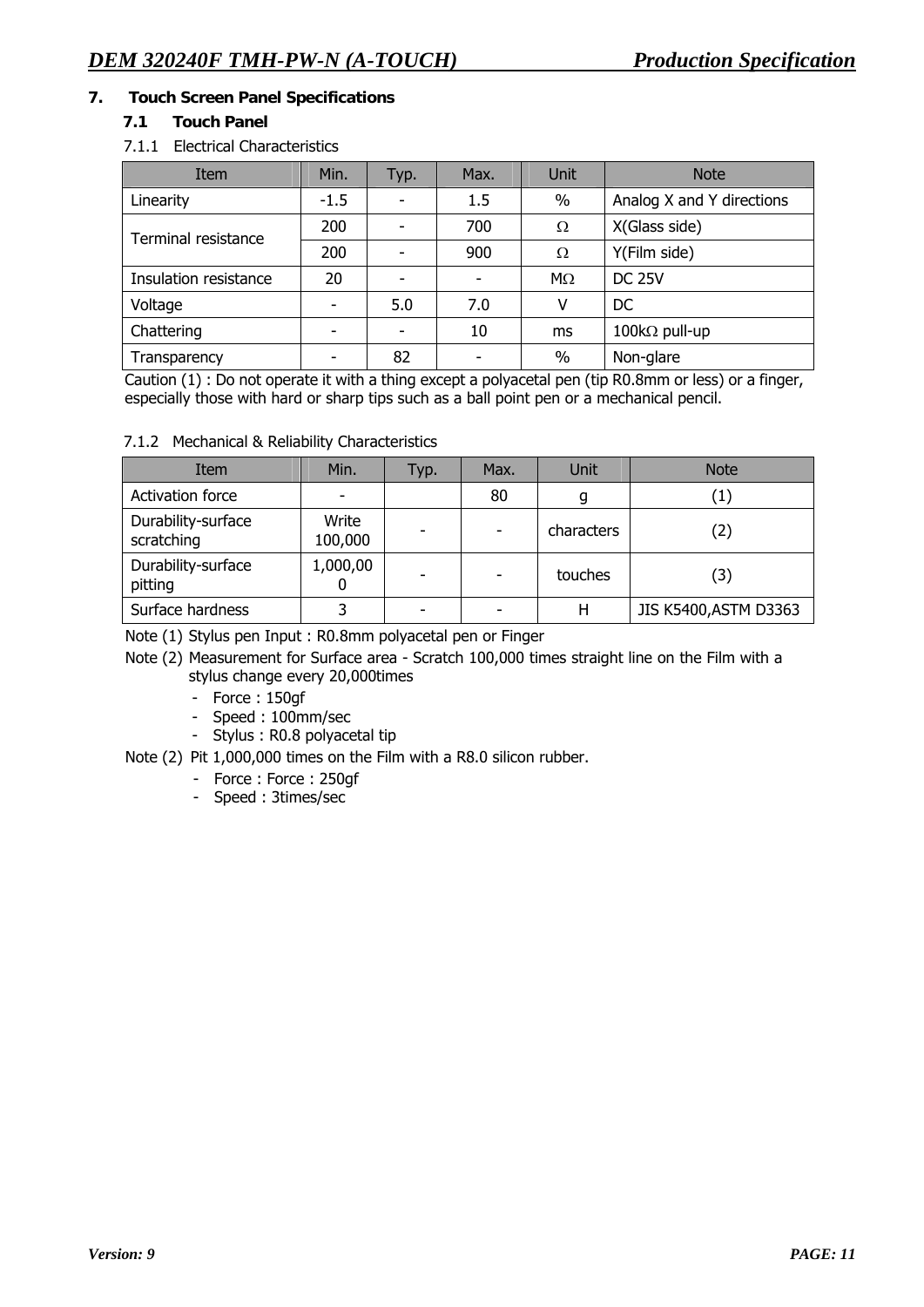## **8. Absolute Maximum Ratings**

# **8.1 Absolute Ratings of Environment**

If the operating condition exceeds the following absolute maximum ratings, the TFT LCD module may be damaged permanently.

|                                                |            |       |      |         | $(1 - 2)$ $-2 - 3$ |
|------------------------------------------------|------------|-------|------|---------|--------------------|
| Item                                           | Symbol     | Min.  | Max. | Unit    | <b>Note</b>        |
| Storage temperature                            | <b>STG</b> | $-20$ | 70   | $\circ$ |                    |
| Operating temperature<br>(Ambient temperature) | I OPR      | -10   | 60   | $\circ$ | $(1)$ , $(2)$      |

 $(Ta=25+2$ °C,  $V_{\text{ss}}=GND=0$ 

Note (1) 95 % RH Max. ( 40 °C ≥ Ta )

Maximum wet-bulb temperature at 39 °C or less. (Ta > 40 °C) No condensation.

Note  $(2)$  In case of below  $0^{\circ}$ , the response time of liquid crystal (LC) becomes slower and the color of panel becomes darker than normal one. Level of retardation depends on temperature, because of LC's character.

# **8.2 Electrical Absolute Rating**

8.2.1 TFT-LCD Module

(Voltage Referenced to VSS)

| Item                                        | Symbol       |           | Value  | Unit | Condition |  |
|---------------------------------------------|--------------|-----------|--------|------|-----------|--|
|                                             |              | Min.      | Max.   |      |           |  |
| Supply Voltage                              | VDD          | $-0.3$    | $+2.7$ |      | --        |  |
|                                             | <b>VDDIO</b> | $-0.3$    | $+4.0$ | v    | --        |  |
| Input Voltage                               | VCI          | $VSS-0.3$ | 5.0    |      | --        |  |
| Current Drain Per Pin Excluding VDD and VSS |              | --        | 25     | mA   | --        |  |

#### 8.2.2 Backlight Unit

(Ta=25±2°C)

| Item    | Svmbol | Min.                     | Max. | Unit | <b>Note</b>       |
|---------|--------|--------------------------|------|------|-------------------|
| Current |        | $\overline{\phantom{m}}$ | 30   | mA   | ' ⊣ ′<br><b>T</b> |

Note (1) Permanent damage to the device may occur if maximum values are exceeded or reverse voltage is loaded. Functional operation should be restricted to the conditions described under normal operating conditions.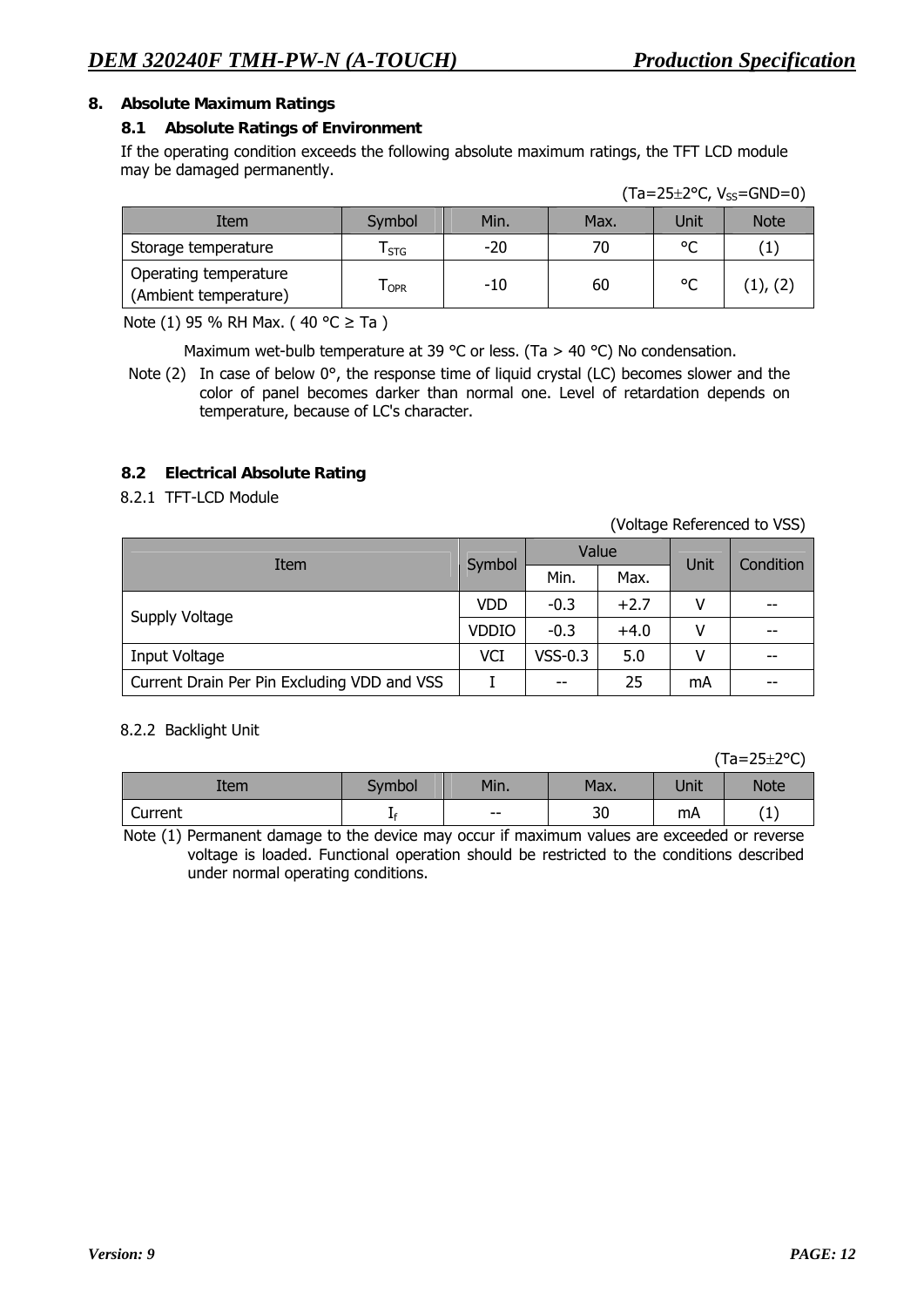#### **9. Electrical Characteristics**

# **9.1 TFT-LCD Module (DC Characteristics)**

|                            |                           |                |                |       |                   | $(TA=25^{\circ}C)$ |
|----------------------------|---------------------------|----------------|----------------|-------|-------------------|--------------------|
| Item                       | Symbo                     | Condition      |                | Value |                   | Unit               |
|                            |                           |                | Min.           | Typ.  | Max.              |                    |
| Logic Power Supply         | V <sub>DDIO</sub>         |                | 2.5            | 3.3   | 3.6               | V                  |
| <b>Boost Power Supply</b>  | $V_{CI}$                  |                | 2.5            | 3.3   | 3.6               | V                  |
| Logic High Input voltage   | VIH                       |                | $0.8 V_{DDIO}$ |       | V <sub>DDIO</sub> | V                  |
| Logic Low Input voltage    | VIL                       |                | $\Omega$       |       | $0.2 V_{DDIO}$    |                    |
| Logic Power current        | <b>IV</b> <sub>DDIO</sub> | $VDDIO = 3.3V$ |                | 0.5   | $\blacksquare$    | mA                 |
| <b>Boost Power current</b> | $IV_{CI}$                 |                |                | 7     | -                 | mA                 |

#### **9.2 Backlight Unit**

The back-light system is an edge-lighting type with six white LEDs (Light Emitting Diode).

(Ta=25±2°C)

|                     |                          |                          | Value   |      |      | Condition         |  |
|---------------------|--------------------------|--------------------------|---------|------|------|-------------------|--|
| Item                | Symbol                   | Min.                     | Typ.    | Max. | Unit |                   |  |
| Power Consumption   | $P_{LED}$                | $\overline{\phantom{a}}$ | 408     |      | mW   | (2)               |  |
| Forward voltage     | $V_f$                    | $\overline{\phantom{0}}$ | (19.8)  |      |      | $\left( 1\right)$ |  |
| <b>LED Current</b>  | Ιf                       | $\overline{\phantom{0}}$ | 20      |      | mA   |                   |  |
| LED Life Time(25°C) | $\overline{\phantom{0}}$ | (20000)                  | (30000) | -    | hr   | (3)               |  |

Note (1) Six LEDs serial type.

(2) Where If = 20mA,  $V_f = P_{LED} /$  If

(3) The environmental conducted under ambient air flow ,at Ta=25±2°C,60%RH±5%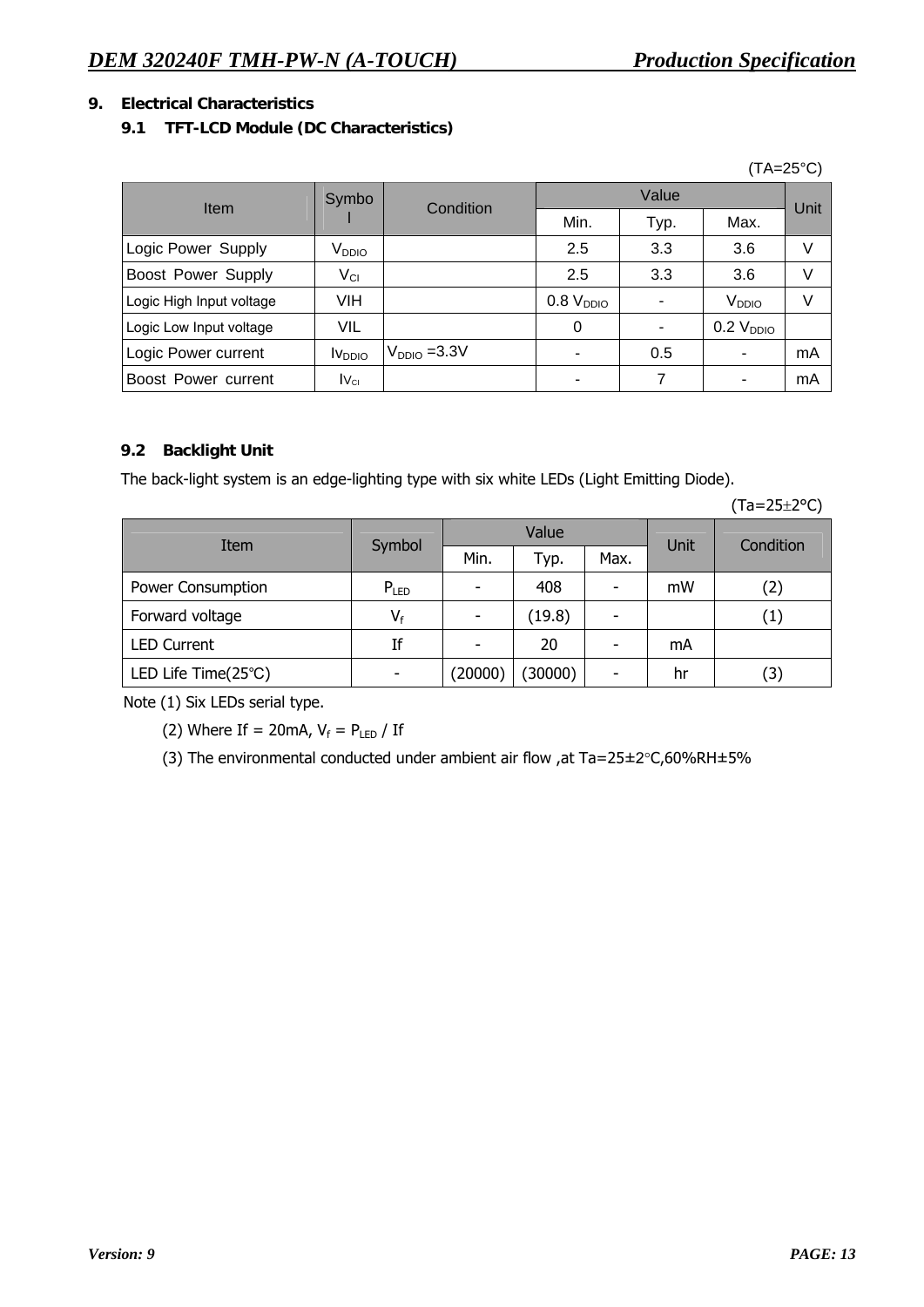# **10. Basic Display Color and Gray Scale**

|              | Color<br>& Gray  |                | Data Signal    |                |                |                |                |                |                |                  |                |                  |                |                |                |                |                |                |                  |                  |                  |                |                |                |                |
|--------------|------------------|----------------|----------------|----------------|----------------|----------------|----------------|----------------|----------------|------------------|----------------|------------------|----------------|----------------|----------------|----------------|----------------|----------------|------------------|------------------|------------------|----------------|----------------|----------------|----------------|
|              | <b>Scale</b>     | R7             | R <sub>6</sub> | R <sub>5</sub> | R4 R3          |                | R <sub>2</sub> | R1             | R <sub>0</sub> | G7               | G <sub>6</sub> | G <sub>5</sub>   | G <sub>4</sub> | G <sub>3</sub> | G <sub>2</sub> | G1             | G0             | B7             | <b>B6</b>        | <b>B5</b>        | <b>B4</b>        | <b>B3</b>      | B <sub>2</sub> | B <sub>1</sub> | B <sub>0</sub> |
|              | <b>Black</b>     | $\overline{0}$ | $\mathbf{0}$   | $\mathbf{0}$   | $\overline{0}$ | $\mathbf 0$    | $\overline{0}$ | $\mathbf 0$    | $\mathbf{0}$   | $\mathbf 0$      | $\mathbf 0$    | $\mathbf{0}$     | $\mathbf 0$    | $\mathbf 0$    | $\mathbf 0$    | $\mathbf 0$    | $\mathbf 0$    | $\mathbf 0$    | $\mathbf 0$      | $\mathbf 0$      | $\mathbf 0$      | $\mathbf 0$    | $\mathbf 0$    | $\mathbf 0$    | $\mathbf 0$    |
|              | Red              | $\mathbf{1}$   | $\mathbf{1}$   | $\mathbf{1}$   | $\mathbf{1}$   | $\mathbf{1}$   | $\mathbf{1}$   | $\mathbf{1}$   | $\mathbf{1}$   | $\boldsymbol{0}$ | $\mathbf{0}$   | $\mathbf 0$      | $\mathbf{0}$   | $\mathbf 0$    | $\bf{0}$       | $\overline{0}$ | $\pmb{0}$      | $\bf{0}$       | $\bf{0}$         | $\mathbf 0$      | $\mathbf 0$      | $\mathbf 0$    | $\mathbf 0$    | $\mathbf 0$    | $\bf{0}$       |
|              | Green            | 0              | $\mathbf{0}$   | $\mathbf{0}$   | $\overline{0}$ | $\overline{0}$ | $\overline{0}$ | $\overline{0}$ | $\overline{0}$ | $\overline{1}$   | $\overline{1}$ | $\mathbf{1}$     | $\overline{1}$ | $\overline{1}$ | $\mathbf{1}$   | $\overline{1}$ | $\mathbf{1}$   | $\mathbf 0$    | $\overline{0}$   | $\mathbf 0$      | $\mathbf 0$      | $\overline{0}$ | $\overline{0}$ | $\mathbf 0$    | $\overline{0}$ |
| <b>Basic</b> | <b>Blue</b>      | 0              | $\mathbf{0}$   | $\mathbf{0}$   | $\mathbf{0}$   | $\mathbf{0}$   | $\mathbf 0$    | $\bf{0}$       | $\mathbf{0}$   | $\mathbf{0}$     | $\mathbf 0$    | $\mathbf{0}$     | $\mathbf 0$    | $\mathbf 0$    | $\mathbf 0$    | $\mathbf 0$    | $\mathbf 0$    | $\mathbf{1}$   | $\mathbf{1}$     | $\overline{1}$   | $\mathbf{1}$     | $\mathbf{1}$   | $\mathbf{1}$   | $\mathbf{1}$   | $\overline{1}$ |
| Color        | Cyan             | 0              | $\bf{0}$       | $\mathbf{0}$   | $\mathbf{0}$   | $\bf{0}$       | $\bf{0}$       | $\bf{0}$       | $\bf{0}$       | $\mathbf{1}$     | $\mathbf{1}$   | $\mathbf{1}$     | $\mathbf{1}$   | $\mathbf{1}$   | $\mathbf{1}$   | $\mathbf{1}$   | $\mathbf{1}$   | $\mathbf{1}$   | $\mathbf{1}$     | $\mathbf{1}$     | $\mathbf{1}$     | $\mathbf{1}$   | $\mathbf{1}$   | $\mathbf{1}$   | $\mathbf{1}$   |
|              | Magenta          | 1              | 1              | $\mathbf{1}$   | $\mathbf{1}$   | $\mathbf{1}$   | $\overline{1}$ | $\mathbf{1}$   | $\overline{1}$ | $\mathbf 0$      | $\mathbf 0$    | $\bf{0}$         | 0              | $\overline{0}$ | $\bf{0}$       | $\overline{0}$ | $\overline{0}$ | $\mathbf{1}$   | $\overline{1}$   | $\mathbf{1}$     | $\overline{1}$   | $\mathbf{1}$   | $\mathbf{1}$   | $\mathbf{1}$   | $\overline{1}$ |
|              | Yellow           | $\mathbf{1}$   | 1              | $\mathbf{1}$   | 1              | $\mathbf{1}$   | $\mathbf{1}$   | 1              | $\mathbf{1}$   | $\mathbf{1}$     | $\overline{1}$ | $\mathbf{1}$     | $\mathbf{1}$   | $\mathbf{1}$   | $\mathbf{1}$   | $\mathbf{1}$   | $\mathbf{1}$   | $\mathbf 0$    | $\pmb{0}$        | $\mathbf 0$      | $\bf{0}$         | $\bf{0}$       | $\mathbf 0$    | $\mathbf 0$    | $\bf{0}$       |
|              | White            | $\mathbf{1}$   | $\mathbf{1}$   | $\mathbf{1}$   | $\mathbf{1}$   | $\mathbf{1}$   | $\mathbf{1}$   | $\mathbf{1}$   | $\mathbf{1}$   | $\mathbf{1}$     | $\overline{1}$ | $\mathbf{1}$     | $\mathbf{1}$   | $\mathbf{1}$   | $\mathbf{1}$   | $\mathbf{1}$   | $\mathbf{1}$   | $\mathbf{1}$   | $\mathbf{1}$     | $\mathbf{1}$     | $\mathbf{1}$     | $\mathbf{1}$   | $\mathbf{1}$   | $\mathbf{1}$   | $\overline{1}$ |
|              | <b>Black</b>     | $\overline{0}$ | $\bf{0}$       | $\overline{0}$ | $\mathbf 0$    | $\overline{0}$ | $\bf{0}$       | $\overline{0}$ | $\bf{0}$       | $\mathbf 0$      | $\overline{0}$ | $\mathbf 0$      | $\overline{0}$ | $\overline{0}$ | $\overline{0}$ | $\bf{0}$       | $\mathbf 0$    | $\mathbf 0$    | $\mathbf 0$      | $\mathbf 0$      | $\mathbf 0$      | $\mathbf 0$    | $\mathbf 0$    | $\mathbf 0$    | $\mathbf 0$    |
|              | Red(1)           | $\overline{0}$ | $\overline{0}$ | $\mathbf 0$    | $\overline{0}$ | $\overline{0}$ | $\overline{0}$ | $\overline{0}$ | $\mathbf{1}$   | $\mathbf 0$      | $\mathbf 0$    | $\mathbf 0$      | $\mathbf 0$    | $\overline{0}$ | $\overline{0}$ | $\overline{0}$ | $\mathbf 0$    | $\mathbf 0$    | $\mathbf 0$      | $\mathbf 0$      | $\mathbf 0$      | $\mathbf 0$    | $\mathbf 0$    | $\mathbf 0$    | $\mathbf 0$    |
|              | Red(2)           | 0              | $\mathbf{0}$   | $\bf{0}$       | $\overline{0}$ | $\mathbf{0}$   | $\overline{0}$ | $\mathbf{1}$   | $\bf{0}$       | $\mathbf 0$      | $\mathbf 0$    | $\mathbf 0$      | $\mathbf 0$    | $\mathbf 0$    | $\overline{0}$ | $\overline{0}$ | $\mathbf 0$    | $\mathbf 0$    | $\mathbf 0$      | $\overline{0}$   | $\overline{0}$   | $\mathbf 0$    | $\mathbf 0$    | $\mathbf 0$    | $\overline{0}$ |
| Red          |                  | t              | t              | t,             |                | t              | t              | t              | t              | Ì                | t              | t                | ţ.             |                | Í              | t              |                | t              | t                | ţ,               | t                | t              | t              | ł              | ĵ.             |
|              | Red(127)         | 0              | $\mathbf{1}$   | $\mathbf{1}$   | $\mathbf{1}$   | $\mathbf{1}$   | $\mathbf{1}$   | $\mathbf{1}$   | $\mathbf{1}$   | $\overline{0}$   | $\mathbf{0}$   | $\boldsymbol{0}$ | $\mathbf{0}$   | $\mathbf{0}$   | $\overline{0}$ | $\overline{0}$ | 0              | $\bf{0}$       | 0                | $\boldsymbol{0}$ | $\mathbf 0$      | $\mathbf 0$    | $\mathbf{0}$   | $\overline{0}$ | $\mathbf 0$    |
|              |                  | t              | t              | t              | t              | t              | t              | t              | t              | t                | t              | ÷                | t              | t              | ř,             | t              | t              | t              | t                | ł                | t                | t              | t              | t              | t              |
|              | Red(254)         | $\overline{1}$ | $\mathbf{1}$   | $\mathbf{1}$   | $\mathbf{1}$   | $\mathbf{1}$   | $\mathbf{1}$   | $\mathbf{1}$   | $\bf{0}$       | $\pmb{0}$        | $\mathbf 0$    | $\mathbf 0$      | $\mathbf 0$    | $\bf{0}$       | $\mathbf 0$    | $\overline{0}$ | $\bf{0}$       | $\mathbf 0$    | $\boldsymbol{0}$ | $\overline{0}$   | $\mathbf{0}$     | $\mathbf 0$    | $\bf{0}$       | $\bf{0}$       | $\mathbf 0$    |
|              | Red(255)         | $\overline{1}$ | $\mathbf{1}$   | $\mathbf{1}$   | $\mathbf{1}$   | $\mathbf{1}$   | $\mathbf{1}$   | $\mathbf{1}$   | $\mathbf{1}$   | $\mathbf 0$      | $\overline{0}$ | $\mathbf 0$      | $\overline{0}$ | $\mathbf{0}$   | $\overline{0}$ | $\overline{0}$ | $\pmb{0}$      | $\mathbf 0$    | $\mathbf 0$      | $\mathbf 0$      | $\boldsymbol{0}$ | $\mathbf 0$    | $\mathbf 0$    | $\mathbf 0$    | $\mathbf{0}$   |
|              | <b>Black</b>     | $\bf{0}$       | $\bf{0}$       | $\mathbf{0}$   | $\mathbf{0}$   | $\overline{0}$ | $\mathbf{0}$   | $\overline{0}$ | $\mathbf 0$    | $\mathbf 0$      | $\overline{0}$ | $\mathbf 0$      | $\mathbf 0$    | $\mathbf 0$    | $\overline{0}$ | $\mathbf 0$    | $\mathbf 0$    | $\mathbf 0$    | $\mathbf 0$      | $\mathbf 0$      | $\mathbf 0$      | $\overline{0}$ | $\mathbf 0$    | $\mathbf 0$    | $\overline{0}$ |
|              | Green(1)         | $\mathbf{0}$   | $\bf{0}$       | $\mathbf{0}$   | $\mathbf{0}$   | $\mathbf{0}$   | $\bf{0}$       | $\mathbf{0}$   | $\mathbf{0}$   | $\mathbf{0}$     | $\mathbf 0$    | $\mathbf{0}$     | $\mathbf{0}$   | $\mathbf 0$    | $\mathbf 0$    | $\mathbf 0$    | $\mathbf{1}$   | $\mathbf 0$    | $\mathbf 0$      | $\mathbf 0$      | $\mathbf 0$      | $\mathbf 0$    | $\mathbf 0$    | $\overline{0}$ | $\mathbf 0$    |
|              | Green(2)         | $\overline{0}$ | $\mathbf{0}$   | $\bf{0}$       | $\overline{0}$ | $\bf{0}$       | $\bf{0}$       | 0              | $\bf{0}$       | $\overline{0}$   | $\bf{0}$       | $\overline{0}$   | 0              | $\overline{0}$ | $\bf{0}$       | $\mathbf{1}$   | 0              | $\overline{0}$ | $\mathbf 0$      | $\bf{0}$         | $\bf{0}$         | 0              | $\overline{0}$ | 0              | $\mathbf 0$    |
| Green        |                  | ÷              | t              | t              | t              | t              | t              | t              | t              | t                | ł              | ċ                | t              |                | ř,             | ċ              |                | t              | t                | ŧ                | t                | ř,             | t              | t              | t              |
|              | Green(127)       | $\overline{0}$ | 0              | $\bf{0}$       | $\bf{0}$       | $\mathbf{0}$   | $\bf{0}$       | 0              | $\bf{0}$       | $\mathbf 0$      | $\mathbf{1}$   | $\mathbf{1}$     | $\mathbf{1}$   | $\mathbf{1}$   | $\mathbf{1}$   | $\mathbf{1}$   | $\mathbf{1}$   | $\mathbf 0$    | $\bf{0}$         | $\mathbf 0$      | $\mathbf{0}$     | $\mathbf 0$    | $\mathbf 0$    | $\mathbf 0$    | $\bf{0}$       |
|              |                  |                | t              | ł,             | t              | t,             | t              | t              | t              |                  | t              | Ì                | t,             |                | t,             | t              |                | t              | Ì                | ţ,               | t                | ţ.             | ¢              | t              | t              |
|              | Green(254)       | $\overline{0}$ | $\mathbf{0}$   | $\overline{0}$ | $\mathbf{0}$   | $\overline{0}$ | $\overline{0}$ | $\mathbf 0$    | $\overline{0}$ | $\mathbf{1}$     | $\overline{1}$ | $\mathbf{1}$     | $\mathbf{1}$   | $\overline{1}$ | $\mathbf{1}$   | $\mathbf{1}$   | $\overline{0}$ | $\mathbf 0$    | $\mathbf 0$      | $\mathbf 0$      | $\mathbf 0$      | $\overline{0}$ | $\mathbf 0$    | $\mathbf 0$    | $\mathbf 0$    |
|              | Green(255)       | $\bf{0}$       | $\mathbf{0}$   | $\mathbf{0}$   | $\mathbf{0}$   | $\bf{0}$       | $\bf{0}$       | $\bf{0}$       | $\bf{0}$       | $\mathbf{1}$     | $\mathbf{1}$   | $\mathbf{1}$     | $\mathbf{1}$   | $\mathbf{1}$   | $\mathbf{1}$   | $\mathbf{1}$   | $\mathbf{1}$   | $\mathbf 0$    | $\mathbf 0$      | $\mathbf 0$      | $\bf{0}$         | $\mathbf 0$    | $\mathbf 0$    | 0              | $\overline{0}$ |
|              | <b>Black</b>     | 0              | $\mathbf{0}$   | $\mathbf{0}$   | $\mathbf{0}$   | $\bf{0}$       | $\bf{0}$       | $\bf{0}$       | $\bf{0}$       | $\mathbf{0}$     | $\mathbf 0$    | $\mathbf 0$      | $\bf{0}$       | $\mathbf 0$    | $\pmb{0}$      | $\bf{0}$       | $\mathbf 0$    | $\mathbf 0$    | $\mathbf 0$      | $\mathbf 0$      | $\mathbf 0$      | $\mathbf 0$    | $\mathbf 0$    | $\mathbf 0$    | $\overline{0}$ |
|              | Blue(1)          | 0              | 0              | $\overline{0}$ | $\mathbf{0}$   | $\bf{0}$       | $\overline{0}$ | 0              | $\bf{0}$       | $\overline{0}$   | $\mathbf{0}$   | $\mathbf 0$      | $\mathbf{0}$   | $\overline{0}$ | $\bf{0}$       | $\overline{0}$ | $\bf{0}$       | $\mathbf 0$    | $\overline{0}$   | $\mathbf 0$      | $\mathbf 0$      | $\mathbf 0$    | $\mathbf 0$    | $\overline{0}$ | $\overline{1}$ |
|              | Blue(2)          | 0              | 0              | $\bf{0}$       | $\mathbf 0$    | $\mathbf{0}$   | $\overline{0}$ | 0              | $\bf{0}$       | $\mathbf 0$      | $\overline{0}$ | $\bf{0}$         | $\mathbf 0$    | $\overline{0}$ | $\overline{0}$ | $\overline{0}$ | 0              | $\mathbf 0$    | 0                | $\bf{0}$         | $\mathbf 0$      | $\mathbf 0$    | $\overline{0}$ | $\mathbf{1}$   | $\mathbf 0$    |
| Blue         |                  | t              | t              | t              |                | t              | t              | t              | t              | t                | t              | t                | t,             | t              | ř,             | t              | t              | t              | t                | ŧ                | t                | ř,             | t              | t              | t              |
|              | <b>Blue(127)</b> | $\overline{0}$ | $\bf{0}$       | $\bf{0}$       | $\mathbf{0}$   | $\bf{0}$       | $\bf{0}$       | $\mathbf{0}$   | $\bf{0}$       | $\mathbf 0$      | $\mathbf 0$    | $\mathbf{0}$     | $\mathbf 0$    | $\mathbf 0$    | $\bf{0}$       | 0              | $\mathbf 0$    | $\mathbf 0$    | $\overline{1}$   | $\mathbf{1}$     | $\mathbf{1}$     | $\mathbf{1}$   | $\mathbf{1}$   | $\mathbf{1}$   | $\overline{1}$ |
|              |                  | t              | t              | ł,             | t              | ł,             | ċ              | t              | ċ              | t                | ł,             | t                | ř,             | ċ              | ř,             | ţ.             | t              | t              | ř,               | ł                | t                | ř,             | ċ              | ł,             | ł,             |
|              | <b>Blue(254)</b> | $\mathbf{0}$   | $\bf{0}$       | $\mathbf{0}$   | $\bf{0}$       | $\bf{0}$       | $\bf{0}$       | $\bf{0}$       | $\bf{0}$       | $\bf{0}$         | $\mathbf 0$    | $\bf{0}$         | $\mathbf 0$    | $\mathbf 0$    | $\mathbf 0$    | $\bf{0}$       | $\bf{0}$       | $\mathbf{1}$   | $\mathbf{1}$     | $\overline{1}$   | $\mathbf{1}$     | $\mathbf{1}$   | $\mathbf{1}$   | $\overline{1}$ | $\pmb{0}$      |
|              | <b>Blue(255)</b> | 0              | $\mathbf{0}$   | 0              | $\overline{0}$ | $\bf{0}$       | $\bf{0}$       | 0              | 0              | 0                | $\mathbf 0$    | 0                | 0              | $\overline{0}$ | $\bf{0}$       | 0              | 0              | 1              | 1                | $\mathbf{1}$     | $\mathbf{1}$     | 1              | $\mathbf{1}$   | $\mathbf{1}$   | $\overline{1}$ |

0 : Low level voltage, 1 :High level voltage

Each basic color can be displayed in 256 gray scales from 8 bit data signals. With the combination of total 24 bit data signals, the 16,777,216-color display can be achieved on the screen.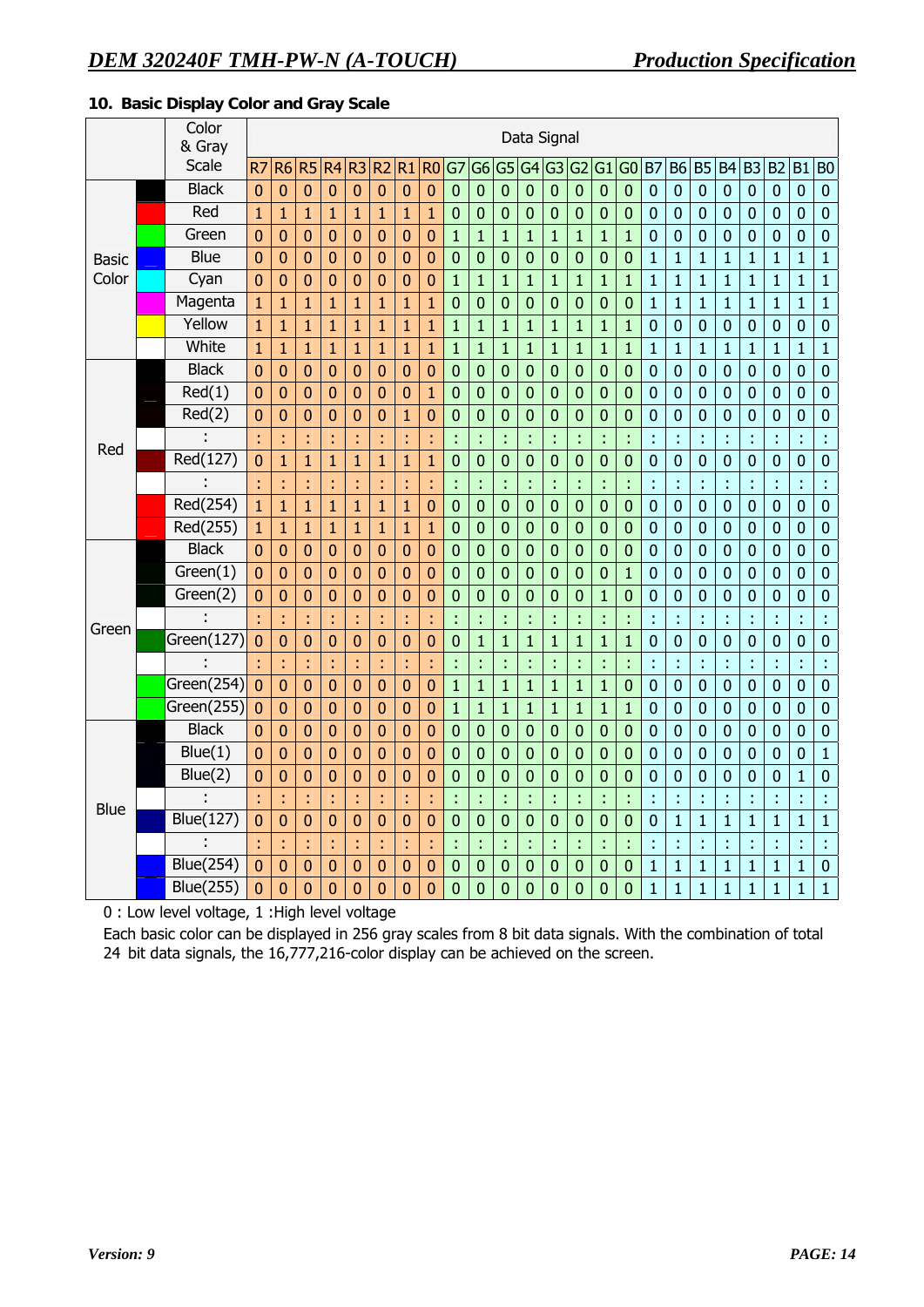# **11. AC Timing**

# **11.1 AC Characteristics (Pixel Timing)**

| (Unless otherwise specified, Voltage Referenced to VSS, VDDIO = $2.8V$ , TA = $25^{\circ}$ C) |                |      |      |      |                |  |  |  |  |
|-----------------------------------------------------------------------------------------------|----------------|------|------|------|----------------|--|--|--|--|
| Item                                                                                          | Symbol         | Min. | Typ. | Max. | Unit           |  |  |  |  |
| <b>DOTCLK Frequency</b>                                                                       | <b>fDOTCLK</b> |      | 6.5  | 10   | <b>MHz</b>     |  |  |  |  |
| <b>DOTCLK Period</b>                                                                          | <b>tDOTCLK</b> | 100  | 154  |      | ns             |  |  |  |  |
| Vertical Sync Setup Time                                                                      | tvsys          | 20   |      |      | ns             |  |  |  |  |
| Vertical Sync Hold Time                                                                       | tvsyh          | 20   |      |      | ns             |  |  |  |  |
| Horizontal Sync Setup Time                                                                    | thsys          | 20   |      |      | ns             |  |  |  |  |
| Horizontal Sync Hold Time                                                                     | thsyh          | 20   |      |      | ns             |  |  |  |  |
| Phase difference of Sync Signal<br><b>Falling Edge</b>                                        | thy            | 1    |      | 240  | <b>tDOTCLK</b> |  |  |  |  |
| <b>DOTCLK Low Period</b>                                                                      | tCKL           | 50   |      |      | ns             |  |  |  |  |
| <b>DOTCLK High Period</b>                                                                     | <b>tCKH</b>    | 50   |      |      | ns             |  |  |  |  |
| Data Setup Time                                                                               | tds            | 12   |      |      | ns             |  |  |  |  |
| Data hold Time                                                                                | tdh            | 12   | -    |      | ns             |  |  |  |  |
| Reset pulse width                                                                             | tres           | 10   |      |      | <b>us</b>      |  |  |  |  |

Note: External clock source must be provided to DOTCLK pin of HX8238-A. The driver will not operate if absent of the clocking signal.

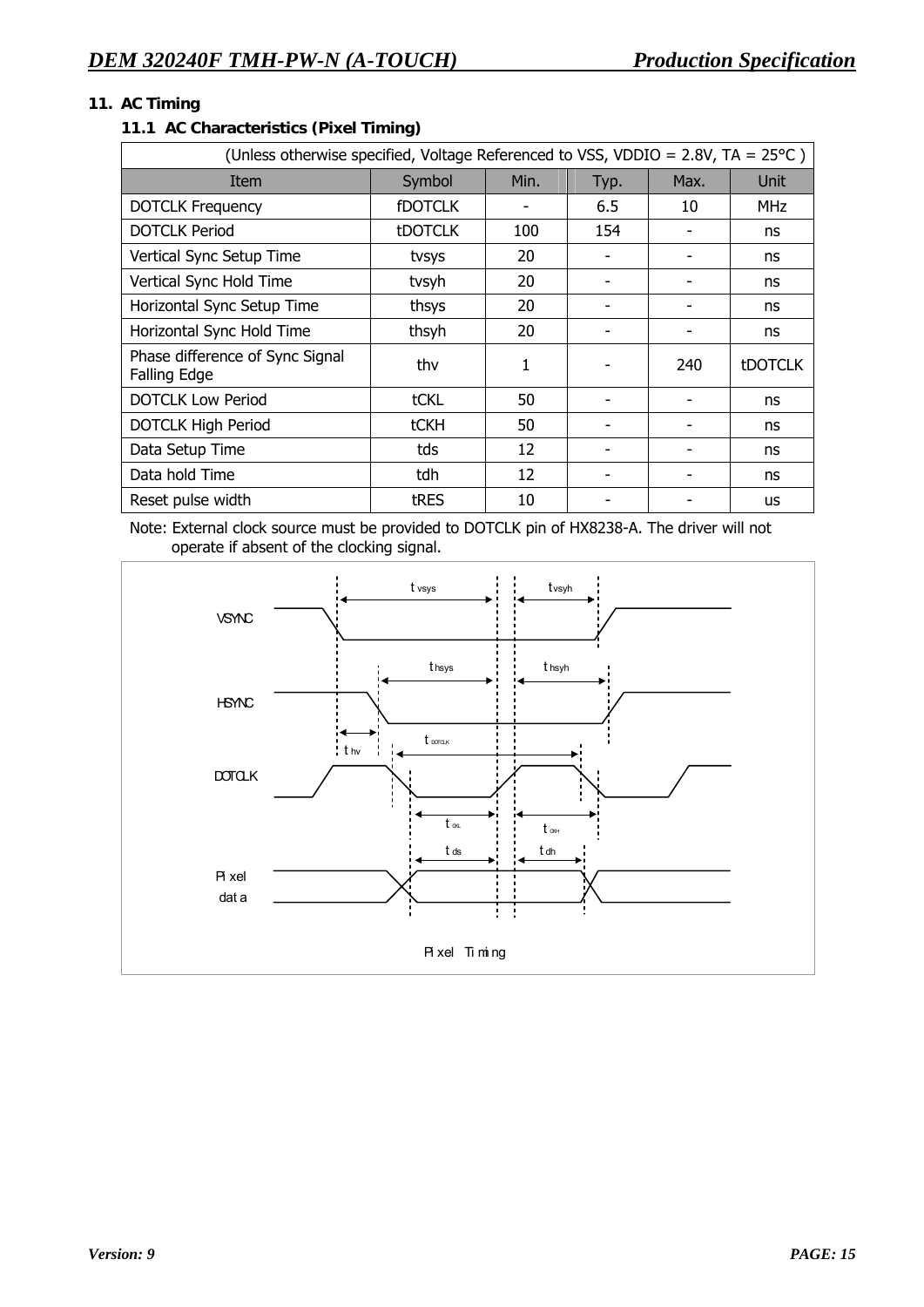# **11.2 SPI Timing Characteristics**

| Item                        | Symbol | Min.     | Typ. | Max. | Unit       |
|-----------------------------|--------|----------|------|------|------------|
| Serial Clock Frequency      | fclk   |          | ٠    | 20   | <b>MHz</b> |
| Serial Clock Cycle Time     | tclk   | 50       |      |      | ns         |
| Clock Low Width             | tsl    | 25       |      |      | ns         |
| Clock High Width            | tsh    | 25       |      |      | ns         |
| Chip Select Setup Time      | tcss   | $\Omega$ |      |      | ns         |
| Chip Select Hold Time       | tcsh   | 10       |      |      | ns         |
| Chip Select High Delay Time | tcsd   | 20       |      |      | ns         |
| Data Setup Time             | tds    | 5        |      |      | ns         |
| Data Hold Time              | tdh    | 10       |      |      | ns         |

## **11.3 Write SPI interface Timing Diagram**



Note: The example writes "0x1264h" to register R28h. SPID connected to VSS.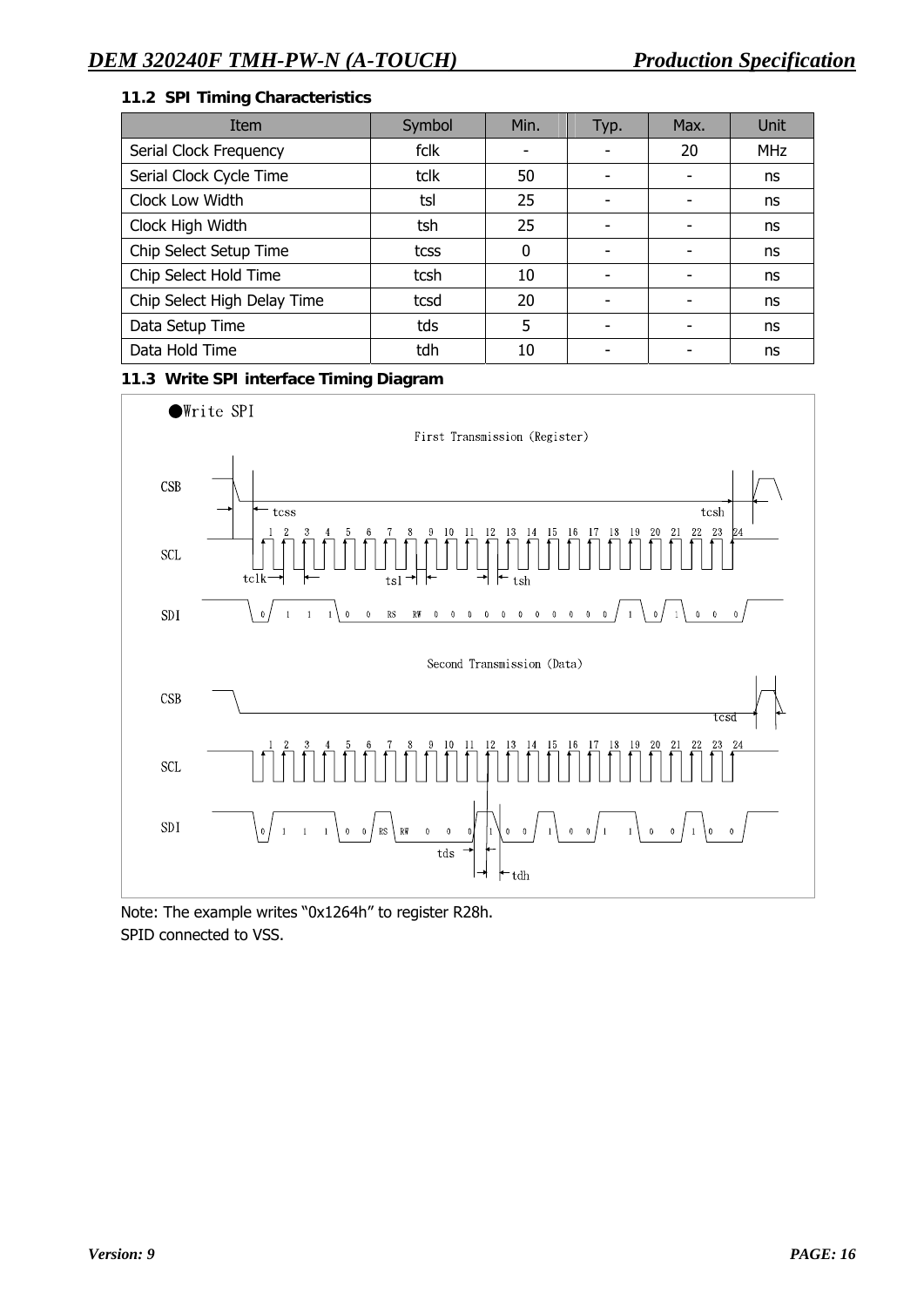#### **11.4 Read SPI interface Timing Diagram**



Note: The example Read "0x1264h" from register R28h.

| Item                         |             | Symbol            | Min.                               | Typ.           | Max.                         | Unit           |  |
|------------------------------|-------------|-------------------|------------------------------------|----------------|------------------------------|----------------|--|
| <b>DOTCLK Frequency</b>      |             | <b>fDOTCLK</b>    |                                    | 6.5            | 10                           | <b>MHz</b>     |  |
| <b>DOTCLK Period</b>         |             | <b>tDOTCLK</b>    | 100                                | 154            | $\overline{\phantom{a}}$     | ns             |  |
| Horizontal Frequency (Line)  |             | fH                |                                    | 14.9           | 22.35                        | <b>KHz</b>     |  |
| Vertical Frequency (Refresh) |             | fV                | $\qquad \qquad \blacksquare$       | 60             | 90                           | Hz             |  |
| <b>Horizontal Back Porch</b> |             | tHBP              |                                    | 68             | $\qquad \qquad \blacksquare$ | <b>tDOTCLK</b> |  |
| Horizontal Front Porch       |             | <b>tHFP</b>       | $\qquad \qquad \blacksquare$       | 20             | $\qquad \qquad \blacksquare$ | <b>tDOTCLK</b> |  |
| Horizontal Data Start Point  |             | tHBP              | $\overline{\phantom{0}}$           | 68             | $\overline{\phantom{a}}$     | <b>tDOTCLK</b> |  |
| Horizontal Blanking Period   |             | $t$ HBP + $t$ HFP | 88<br>$\qquad \qquad \blacksquare$ |                | $\overline{\phantom{0}}$     | <b>tDOTCLK</b> |  |
| Horizontal Display Area      |             | <b>HDISP</b>      | $\overline{\phantom{0}}$           | 320            |                              | <b>tDOTCLK</b> |  |
| Horizontal Cycle             |             | Hcycle            | 408<br>$\overline{a}$              |                | 450                          | <b>tDOTCLK</b> |  |
| <b>Vertical Back Porch</b>   |             | tVBP              | 18<br>$\overline{\phantom{0}}$     |                |                              | Lines          |  |
| Vertical Front Porch         |             | tVFP              | $\overline{a}$                     | $\overline{a}$ | $\overline{\phantom{a}}$     | Lines          |  |
| Vertical Data Start Point    |             | tVBP              | $\qquad \qquad \blacksquare$       | 18             | $\overline{\phantom{a}}$     | Lines          |  |
| Vertical Blanking Period     |             | $tVBP + tVFP$     |                                    | 22             |                              | Lines          |  |
|                              | <b>NTSC</b> |                   |                                    | 240            |                              |                |  |
| Vertical Display Area        | PAL         | <b>VDISP</b>      |                                    | 280(PALM=0)    |                              | Lines          |  |
|                              |             |                   |                                    | 288(PALM=1)    |                              |                |  |
|                              | <b>NTSC</b> |                   |                                    | 262            |                              | Lines          |  |
| Vertical Cycle               | PAL         | Vcycle            |                                    | 313            | 350                          |                |  |

#### **11.5 AC Characteristics**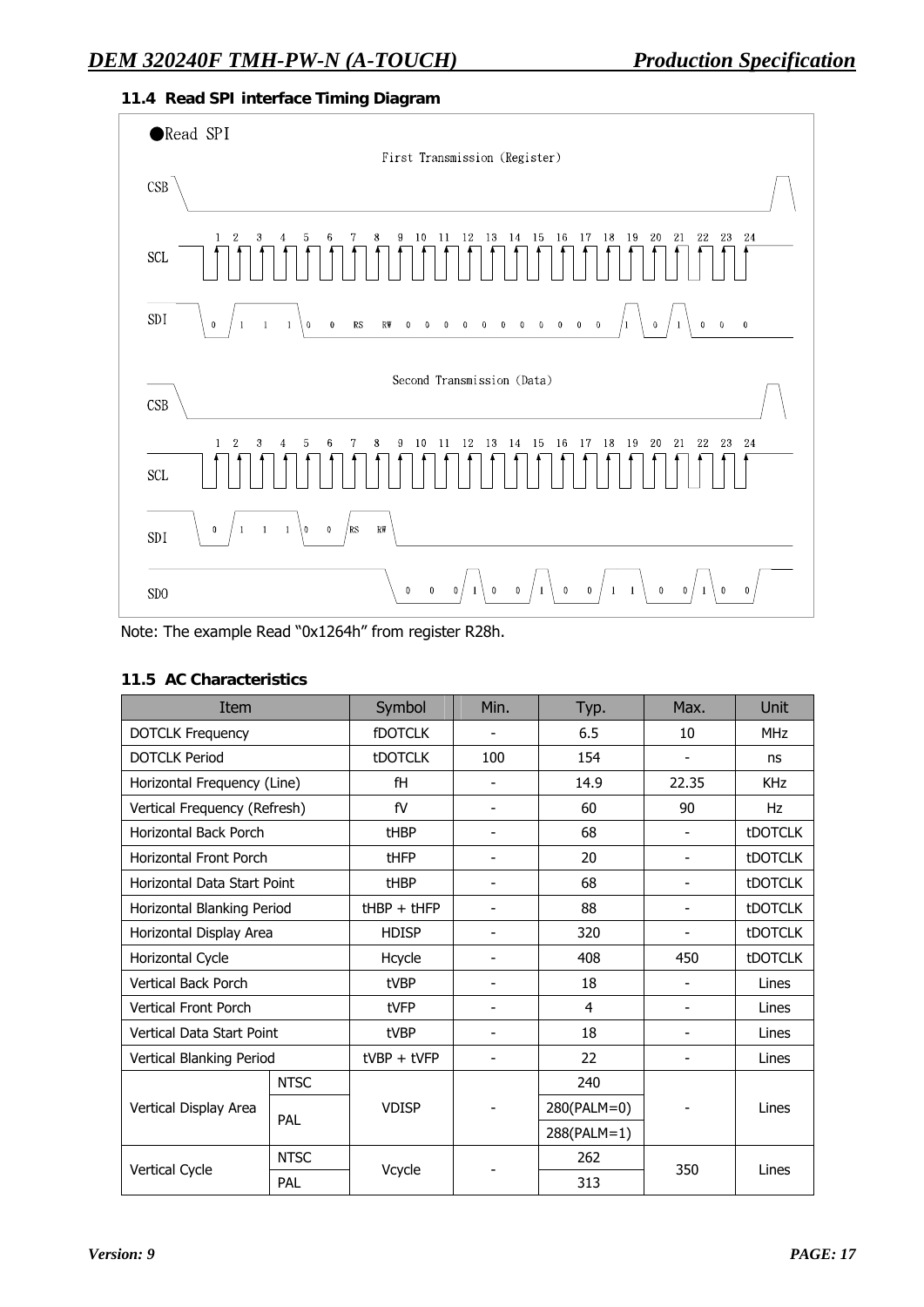#### **11.6 Timing in Parallel RGB (24 bit SYNC Mode)**



#### **11.7 Timing in Parallel RGB (24 bit DE Mode)**

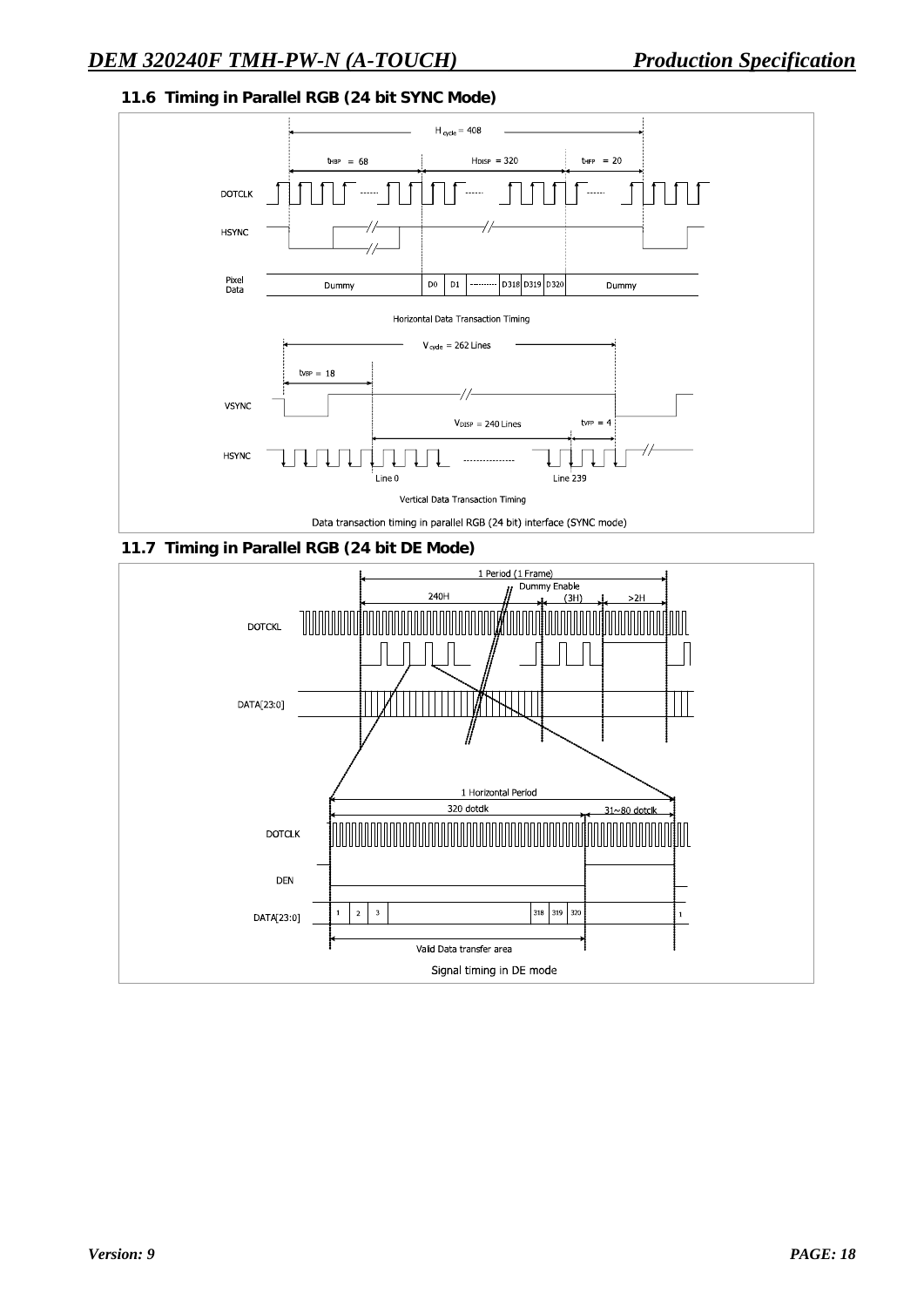#### **12. Reliability Condition for LCD**

No change on display and in operation under the following test condition.

Condition: Unless otherwise specified, tests will be conducted under the following condition.

 Temperature: 20±5°C. Humidity: 65±5%RH.

Tests will be not conducted under functioning state.

| No.            | Parameter                                                   | Condition                                                                                                                              | <b>Notes</b> |  |
|----------------|-------------------------------------------------------------|----------------------------------------------------------------------------------------------------------------------------------------|--------------|--|
| $\mathbf{1}$   | <b>High Temperature Operating</b>                           | 60°C±2°C, 240hrs (Operation state).                                                                                                    |              |  |
| $\overline{2}$ | Low Temperature Operating                                   | -10°C±2°C, 240hrs (Operation state).                                                                                                   |              |  |
| 3              | High Temperature Storage                                    | 70°C±2°C, 240hrs.                                                                                                                      |              |  |
| 4              | Low Temperature Storage                                     | -20 $\textdegree$ C $\pm$ 2 $\textdegree$ C, 240hrs.                                                                                   |              |  |
| 5              | High Temperature and High<br><b>Humidity Operation Test</b> | 60°C±2°C, 90%, 240hrs.                                                                                                                 |              |  |
| 6              | <b>Vibration Test</b>                                       | Total fixed amplitude: 1.5mm.<br>Vibration Frequency: 10~55Hz.<br>One cycle 60 seconds to 3 direction of X, Y, Z each 15<br>minutes.   |              |  |
| 7.             | Drop Test                                                   | To be measured after dropping from 60cm high on<br>the concrete surface in packing state.<br>F<br>E<br>60cm<br><b>Concrete Surface</b> |              |  |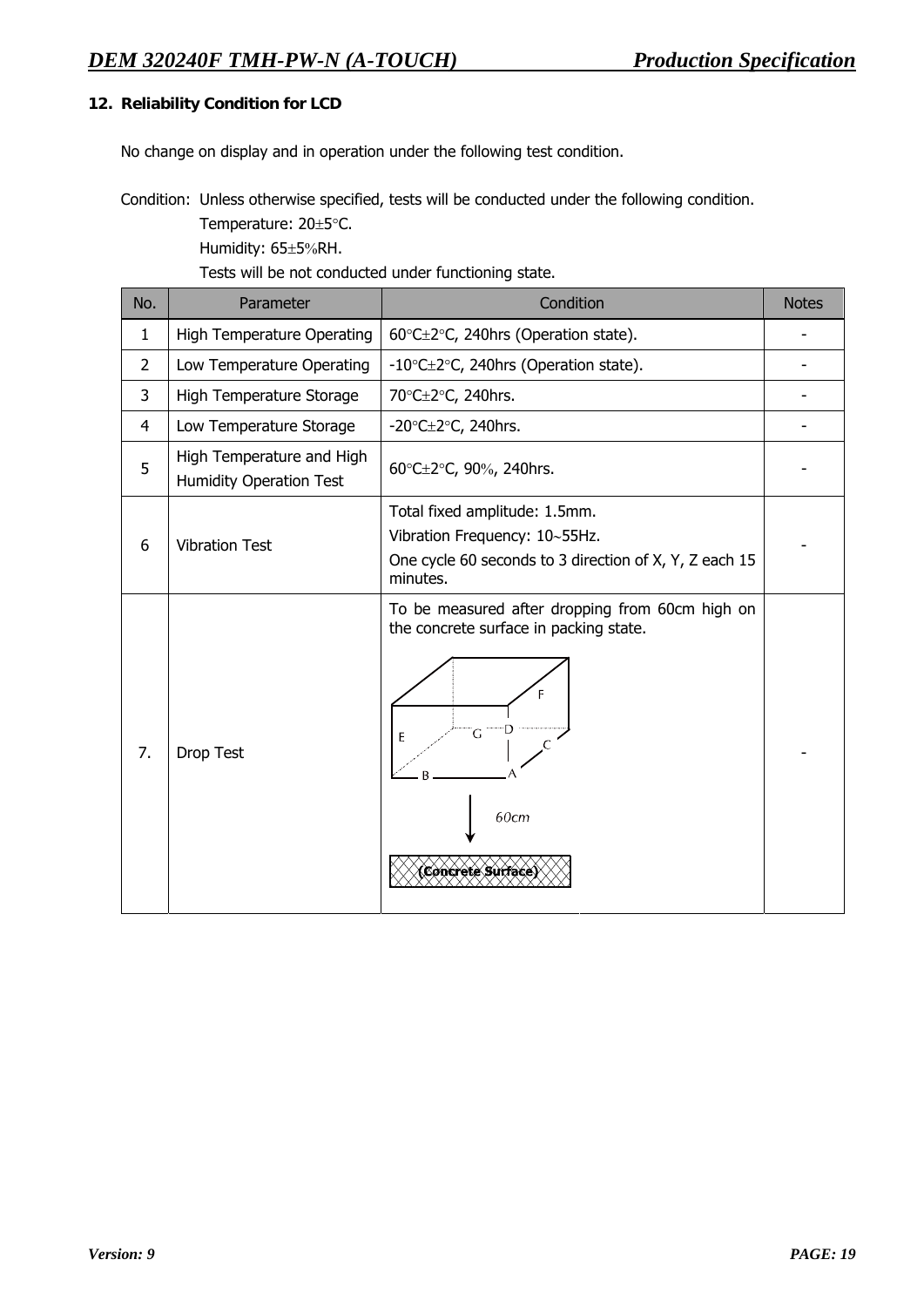#### **13. Incoming Inspection Standards**

#### **13.1 Inspection and Environment Conditions**

- 13.1.1 Inspection Conditions:
	- (1)Inspection Distance: 35 cm±5cm (2)View Angle : Light-on Inspection Angle︰±5°

Cosmetic Inspection Angle︰±45°



( perpendicular to LCD panel surface)

#### 13.1.2 Environment Conditions:

|              | <b>Ambient Temperature</b>   | $23^{\circ}$ C $\pm$ 5 $^{\circ}$ C |
|--------------|------------------------------|-------------------------------------|
|              | <b>Ambient Humidity</b>      | 55±10%RH                            |
| Ambient      | Cosmetic Inspection          | more than 600 Lux                   |
| Illumination | <b>Functional Inspection</b> | 300~500 Lux                         |

#### 13.1.3 Sampling Conditions:

(1) Lot Size: Quantity of shipment lot per model

(2) Sampling Method:

|     |               | MIL-STD-105E                       |  |  |  |  |
|-----|---------------|------------------------------------|--|--|--|--|
|     | Sampling Plan | Normal Inspection, Single Sampling |  |  |  |  |
|     |               | Level II                           |  |  |  |  |
|     | Major Defect  | 1.0%                               |  |  |  |  |
| AQI | Minor Defect  | 1.5%                               |  |  |  |  |

(3) The classification of Major(MA) and Minor(MI) defects is shown as 3. Inspection Criteria.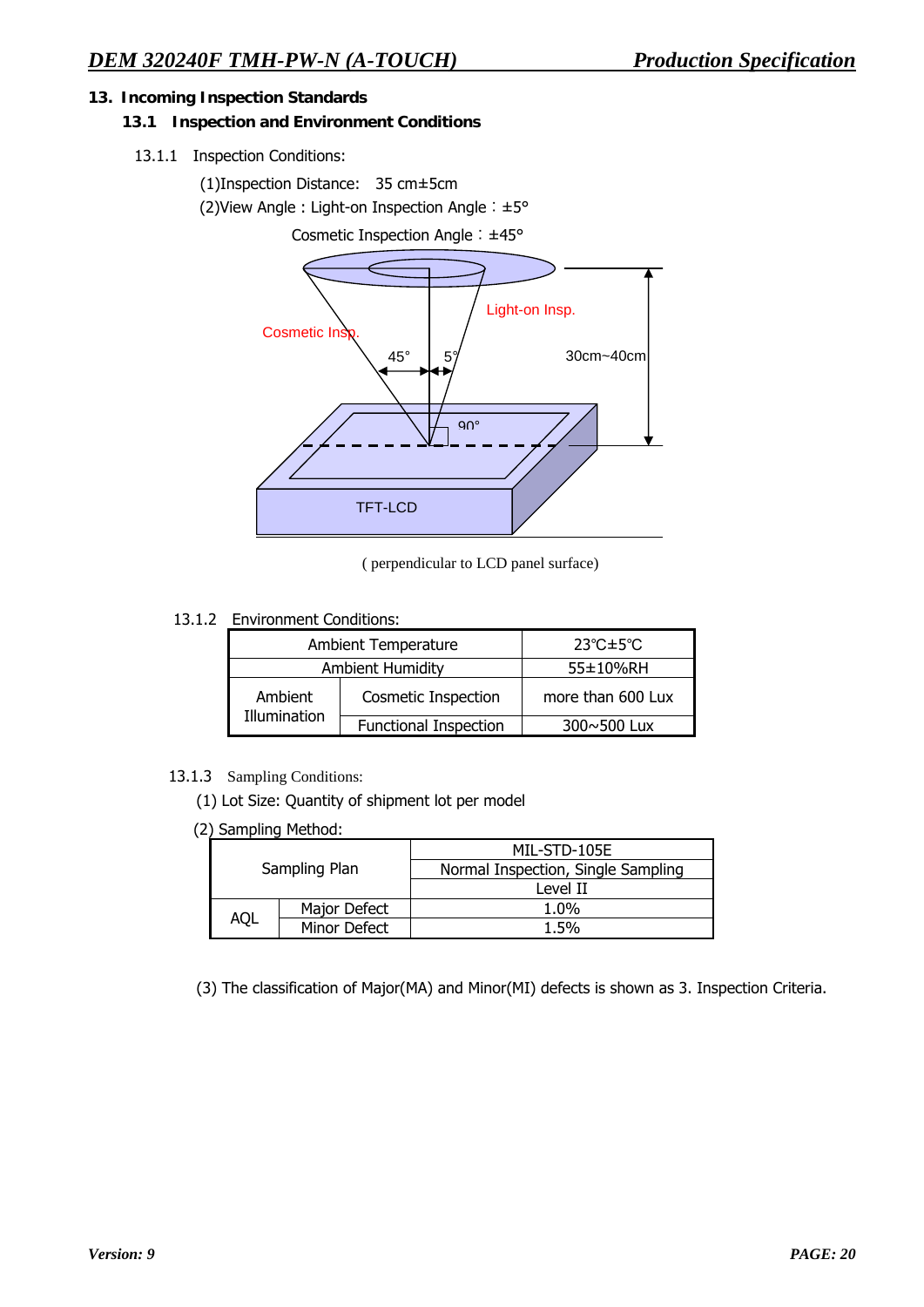# 13.1.4Inspection Criteria

# 13.1.4.1 Cosmetic Inspection(Panel):

| Item                                                                     | Judgment Criteria                                                                               | Classification |  |  |  |  |
|--------------------------------------------------------------------------|-------------------------------------------------------------------------------------------------|----------------|--|--|--|--|
| Chipping on Panel                                                        | a≦3.0mm, b≦3.0mm, c≦t<br>Bottom glass thickness)                                                | MA             |  |  |  |  |
| Scratch on Panel<br>*Note-2                                              | MI                                                                                              |                |  |  |  |  |
| Bubble or Dent on<br>Panel<br>*Note-3                                    | ΜI                                                                                              |                |  |  |  |  |
| <b>Panel Crack</b><br>Not Allowed crack                                  |                                                                                                 | MA             |  |  |  |  |
| <b>Bezel Deformation</b>                                                 | Obvious deformation is not allowed.                                                             | ΜI             |  |  |  |  |
| <b>Bezel Oxidation</b>                                                   | Not allowed if it rusts continuously over 1 cm (It is out of<br>warranty with rusted tin plate) | ΜI             |  |  |  |  |
| Bezel Scratch                                                            | L 20mm, W 0.2, N 3                                                                              | ΜI             |  |  |  |  |
| Squash Dent<br>Metal<br>/Flange(Front Side)                              | $D(W)$ 1, L 3, N 3;                                                                             | МI             |  |  |  |  |
| B/L High Voltage Wire<br>Denudation                                      | Not allowed                                                                                     |                |  |  |  |  |
| Polarizer flaw or leak<br>out resin                                      | Defect is defined as the active area.                                                           |                |  |  |  |  |
| <b>Outline Dimension</b><br>Must in Spec, refer to related product spec. |                                                                                                 | ΜI             |  |  |  |  |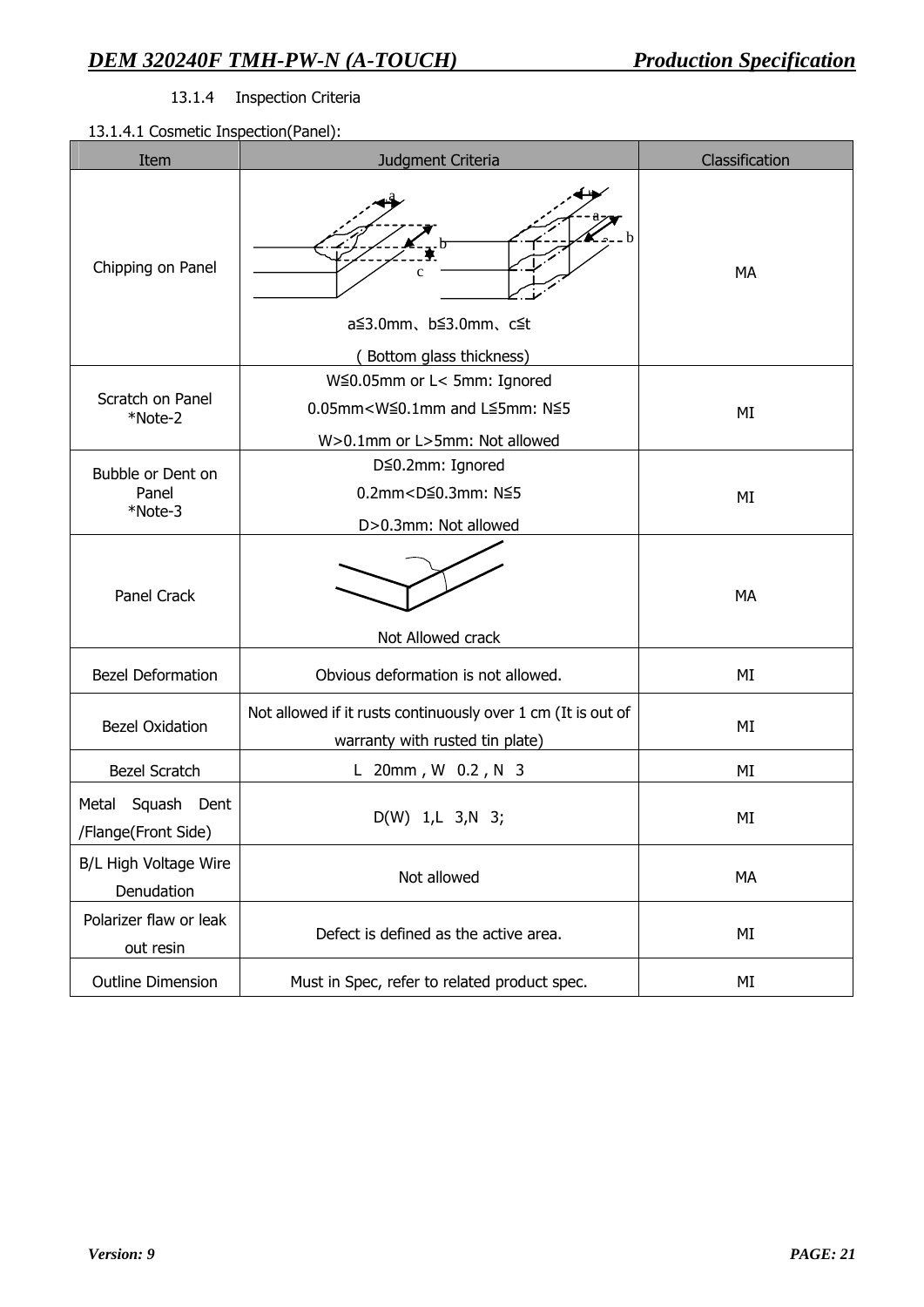#### 13.1.4.2 Functional Inspection:

|                                                           | Judgment Criteria                                                                                                                                                                                                                        |                                           |       |              |                |  |
|-----------------------------------------------------------|------------------------------------------------------------------------------------------------------------------------------------------------------------------------------------------------------------------------------------------|-------------------------------------------|-------|--------------|----------------|--|
| Item                                                      |                                                                                                                                                                                                                                          | Area(Note1)                               | L     | $\mathsf{O}$ | Classification |  |
| <b>Point Defect</b>                                       | Bright dot                                                                                                                                                                                                                               | Random                                    | 2     |              |                |  |
|                                                           |                                                                                                                                                                                                                                          | 2 dots adjacent                           | 0     | $\bf{0}$     |                |  |
|                                                           |                                                                                                                                                                                                                                          | 3 dots adjacent or more                   | 0     | $\mathbf 0$  |                |  |
|                                                           | Dark dot                                                                                                                                                                                                                                 | Random                                    | 3     |              |                |  |
|                                                           |                                                                                                                                                                                                                                          | 2 dots adjacent                           | 0     |              |                |  |
|                                                           |                                                                                                                                                                                                                                          | 3 dots adjacent or more                   | 0     | $\mathbf 0$  |                |  |
|                                                           | <b>Total Dot Defect</b>                                                                                                                                                                                                                  |                                           | 5     |              |                |  |
|                                                           | <b>Distance</b>                                                                                                                                                                                                                          | Distance between Bright<br>and Bright dot | L 5mm |              | MI             |  |
|                                                           |                                                                                                                                                                                                                                          | Distance between Bright<br>and Dark dot   | L 5mm |              |                |  |
|                                                           |                                                                                                                                                                                                                                          | Distance between Dark<br>dot              | L 5mm |              |                |  |
|                                                           | (1) It is defined as Point Defect if defect area > 0.5dot<br>(2) It is ignored if defect area≦0.5dot<br>(3) Weak point defect will be defined as Bright Dot if it can be<br>observed through ND filter 5%( Full Screen Black Inspection) |                                           |       |              |                |  |
| Line Defect                                               | Obvious vertical or horizontal line defect is not allowed.                                                                                                                                                                               |                                           |       |              | <b>MA</b>      |  |
| Mura                                                      | Not allowed if it can be observed through ND Filter 5 %                                                                                                                                                                                  |                                           |       |              | ΜI             |  |
| Foreign Material<br>in spot shape<br>*Note-3              | D≦0.2mm: Ignored                                                                                                                                                                                                                         |                                           |       |              |                |  |
|                                                           | 0.2mm <d≦0.5mm: n≦8<="" td=""><td>MI</td></d≦0.5mm:>                                                                                                                                                                                     |                                           |       |              | MI             |  |
|                                                           | D>0.5mm: Not allowed                                                                                                                                                                                                                     |                                           |       |              |                |  |
| Foreign Material<br>in line<br>or spiral shape<br>*Note-4 | W≦0.05mm or L≦5mm: Ignored                                                                                                                                                                                                               |                                           |       |              |                |  |
|                                                           | $0.05$ mm <w≦0.2mm and="" l1.0mm≦5mm:="" n≦8<="" td=""><td>ΜI</td></w≦0.2mm>                                                                                                                                                             |                                           |       |              | ΜI             |  |
|                                                           | W>0.2mm or L>5mm: Not allowed                                                                                                                                                                                                            |                                           |       |              |                |  |
| <b>Display</b><br><b>Function Abnormal</b>                | No Malfunction can be allowed                                                                                                                                                                                                            |                                           |       |              | MA             |  |